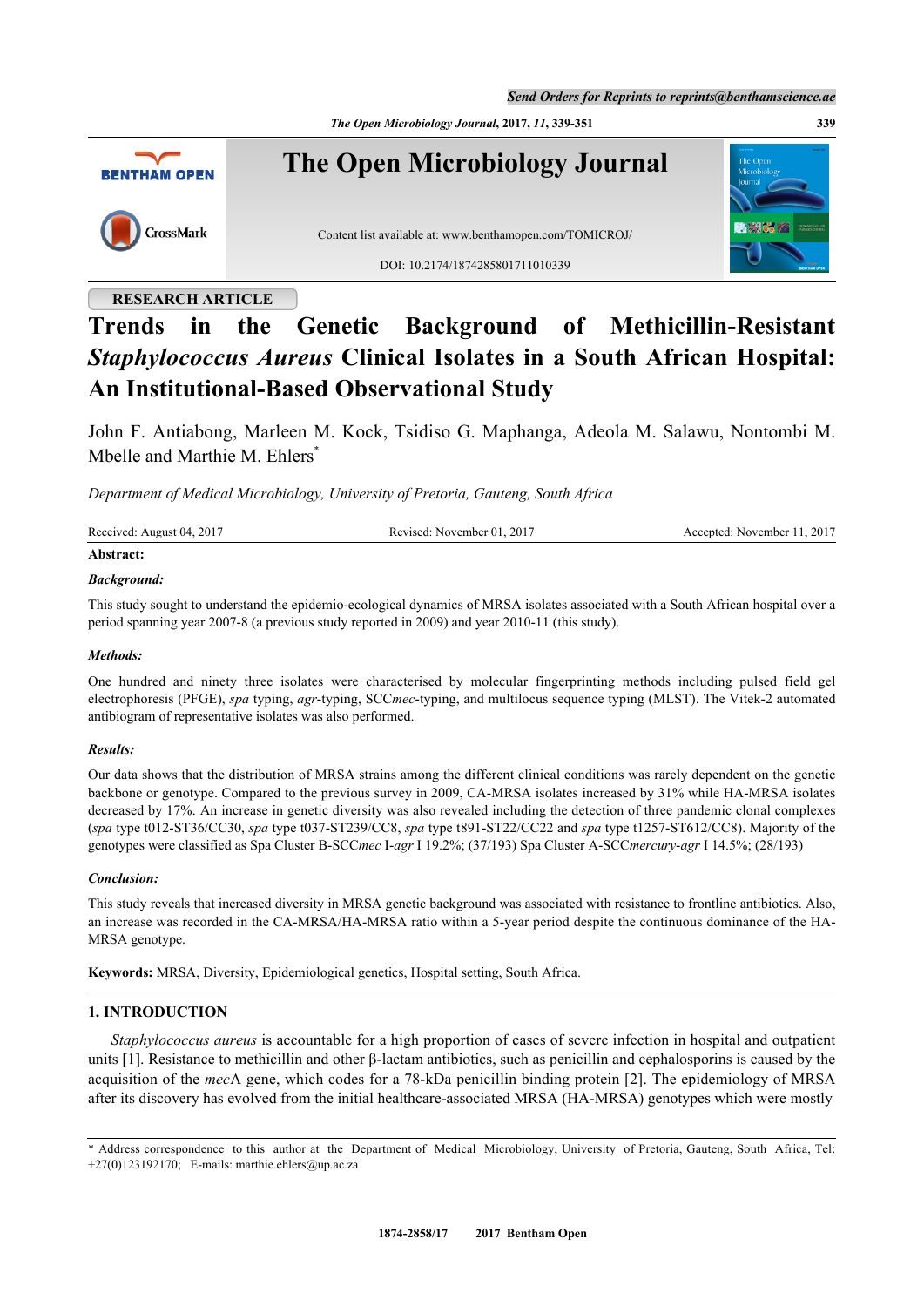associated with healthcare facilities to include Community- associated MRSA (CA-MRSA) which are associated with community settings [\[2\]](#page-10-1). Although cases of HA-MRSA replacement by CA-MRSA in hospital infection have been reported [[3](#page-10-2)], an evolutionary model has suggested that high heterogeneity of MRSA in human populations may drive the eventual co-existence of CA-MRSA and HA-MRSA genotypes [\[4](#page-10-3)].

In addition, there have been reports of increased diversity of MRSA genetic background [[5,](#page-10-4) [6\]](#page-10-5) which may have contributed to the blurring of the distinction between CA-MRSA and HA-MRSA [\[2](#page-10-1)]. Pathogen evolution modelling has shown that variability in the nucleotide sequence depends on the duration of infection and that a 10% increase in the duration of infection can result in a 10 fold increase in the chance of clonal replacement, which is a risk factor for increased infectivity or a disease outbreak [[7\]](#page-10-6).

Infections caused by MRSA are usually associated with high morbidity and mortality therefore, understanding the molecular epidemiology and evolution of MRSA will provide useful information for controlling transmission in healthcare and community settings[[8](#page-11-0)]. To this end, a follow-up investigation of the survey by Makgotlho and colleagues [[1\]](#page-10-0) at the same tertiary hospital was conducted and revealed a tendency towards extensive MRSA diversity over time. In the African continent, there is a dearth of investigation on the follow-up of epidemiological genetics as presented in this report. This report describes an in-depth phenotypic, genetic and epidemiological relationship among clinical *S. aureus* isolates in a hospital and suggests that continuous survey of the genetic diversity of *S. aureus* is an important measure in the management and control of the associated infections in the hospital setting.

#### **2. MATERIALS AND METHODS**

Written consents were obtained from participants, parent or guidance of minors, accordingly the ethics guidelines of the Faculty of Health Science, University of Pretoria and the ethics approval for this study was obtained from the Research Ethics Committee of the Faculty of Health Sciences, University of Pretoria (protocol number S189/2010).

#### **2.1. Sample Source**

One hundred and ninety three MRSA isolates collected from female and male patients (age: 1 day to 78 y with an average of 39 y) during the period of April 2010 to August 2011, were obtained from the Department of Medical Microbiology, Tshwane Academic Division, National Health Laboratory Service. The *S. aureus* isolates were received as MRSA positive bacteria after routine diagnosis using the Vitek2 system (bioMA(c)rieux, Mary l'Etoile, France). Briefly, the isolates were recovered from the clinical specimen using the chromogenic agar (MRSA select) (Bio-Rad Laboratories, USA), before identification with the Vitek2 system. Bacterial genomic DNA extraction from the 193 MRSA isolates was performed using the ZR Fungal/Bacterial DNA MiniPrep (Zymo Research, Thermo Scientific, USA), according to the manufacturer's instruction that was modified by the addition of Iβ-mercaptoethanol (reducing agent) to the Fungal/Bacterial DNA binding buffer to a final concentration of 0.5% ( $v/v$ ).

A multiplex PCR (M-PCR) assay targeting the 16S rRNA (*S. aureus* genus specific detection), *mec*A and *luk*-PV genes was performed using specific primer sets Table (**[1](#page-2-0)**) as previously described [\[9](#page-11-1)]. Genomic DNA from a CA-MRSA strain (ATCC CA05) served as a positive control. The M-PCR amplicons were fractionated at 100 V/cm in a 1%  $(m/v)$  MetaPhor<sup>TM</sup> agarose gel (Lonza, Rockland, USA) containing 5 Aul of ethidium bromide (10 mg/ml) (Promega, Madison, USA) and visualized using an Ultra Violet light box (DigiDoc, UVP product, Upland, California).

The SCC*mec*-typing and CA-MRSA and HA-MRSA designation were performed Using Specific Primer pairs Table (**[1](#page-2-0)**) as previously described [\[10](#page-11-2)] including a PCR internal control (targeting *mec*A) to assess the success of the assay. The PCR amplicons were visualised as described for the 16S rRNA amplicons.

The genetic relatedness of the MRSA isolates was determined using pulsed field gel electrophoresis (PFGE) [[11](#page-11-3)] and the PFGE banding patterns that were analysed [[12](#page-11-4)] The MRSA isolates were s*pa*-typed [\[13](#page-11-5)] using specific primers Table (**[1](#page-2-0)**) that targeted the repetitive sequence region (Fc binding region and the X region) of the *S. aureus* protein A gene. Nine representative isolates (2, 71, 100, 131, 133, 134, 143, 165 and 183) were randomly selected from each UPGMA cluster for the *spa-*sequence type determination using specific primers Table (**[1](#page-2-0)**) that targeted X region as previously described [[14\]](#page-11-6). The amplicons sizes were verified in a 0.5 µg/ml ethidium bromide-stained agarose gel electrophoresis (1% agarose in TBE buffer; 60 V; 1 h) using a 100 bp molecular weight marker (Fermentas Life Sciences, Thermo Scientific, USA) and sequenced commercially (Inqaba biotechnical Industries, South Africa).

Multilocus sequence typing (MLST) analysis of representative MRSA isolates from the nine *spa*-typed MRSA isolates targeting seven housekeeping genes Table (**[1](#page-2-0)**) was PCR-amplified using specific primers [\[15\]](#page-11-7). The amplicons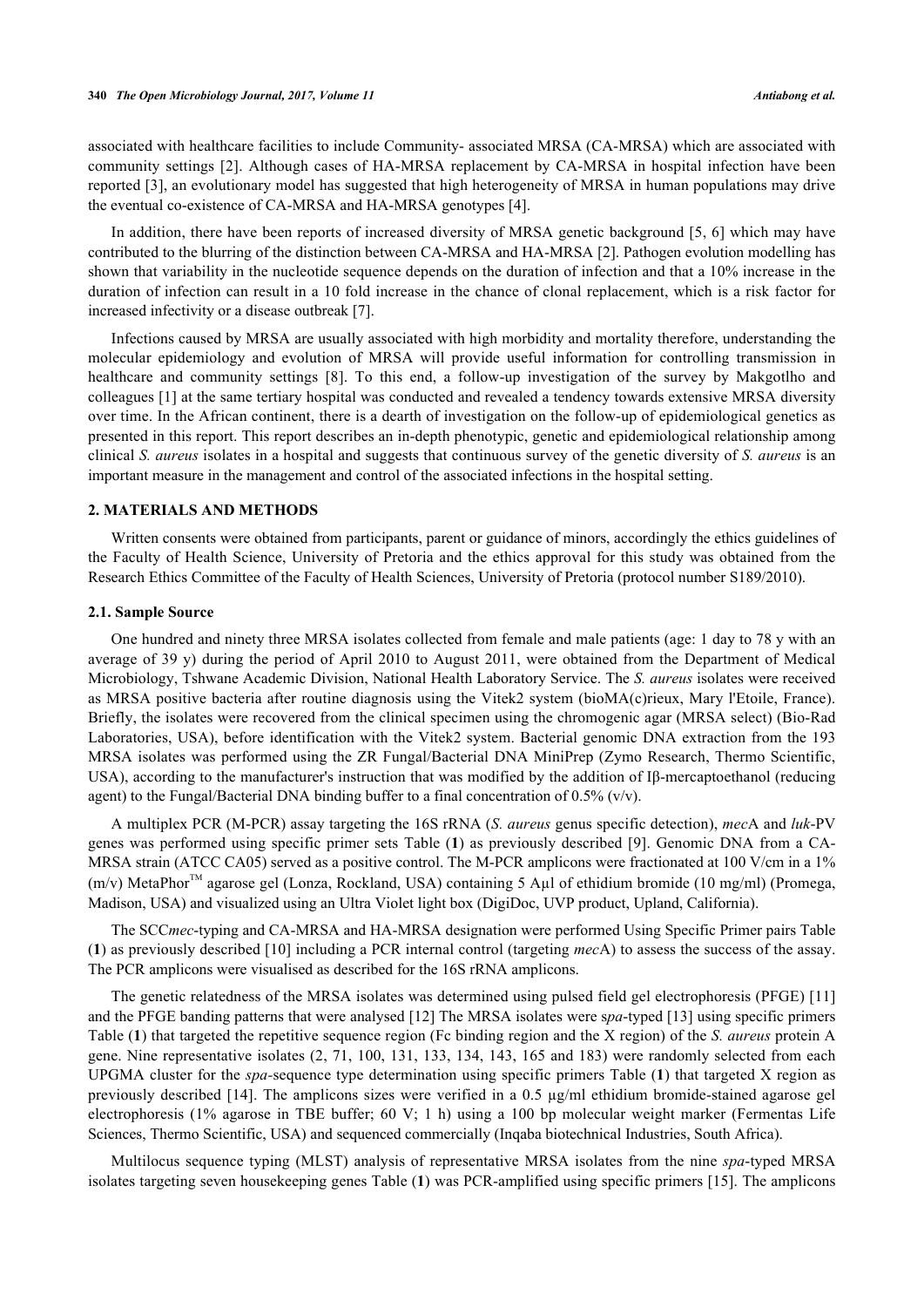sizes were verified by agarose gel electrophoresis; purified using the Zymoclean gel DNA recovery kit (Fermentas, Thermo Scientific, USA), and sequenced commercially. The sequences obtained for each of the housekeeping genes were analysed using the CLC main workbench version 6.0 (CLC, Denmark) and uploaded on the MLST database [\(http://saureus.mlst.net/sql/multiplelocus](http://saureus.mlst.net/sql/multiplelocus)) where allelic profiles and sequence types were assigned.

The PCR assay for *agr-*typing consisted of a forward primer (used for all reactions) and four reverse primers (*agr* group I, II, III and IV) Table (**[1](#page-2-0)**) as previously described[[16\]](#page-11-8). The PCR assays were performed in two separate combinations: (i) the forward primer and two reverse primers for *agr* group I and II, and (ii) the forward primer and two reverse primers for *agr* group III and group IV. The PCR amplicons were visualised as described for the 16S rRNA amplicons.

<span id="page-2-0"></span>

| Table 1. List of primers for the molecular characterization of MRSA isolates and percentage of MRSA-associated samples |  |
|------------------------------------------------------------------------------------------------------------------------|--|
| recorded.                                                                                                              |  |

|                            |                                                                     | <b>MRSA</b> identification        |                              |                         |  |  |
|----------------------------|---------------------------------------------------------------------|-----------------------------------|------------------------------|-------------------------|--|--|
| Primer                     | Oligonucleotide Sequence (5'-3')                                    | Target gene/position in genome    | <b>Amplicon Size</b><br>(bp) | Reference               |  |  |
| Staph 756F<br>Staph 756R   | -AACTCTGTTATTAGGGAAGAACA-<br>-CCACCTTCCTCCGGTTTGTCACC-              | 16S rRNA                          | 756                          |                         |  |  |
| $MecA1-F$<br>MecA2-R       | -GTAGAAATGACTGAACGTCCGATAA-<br>-CCAATTCCACATTGTTTCGGTCTAA-          | mecA                              | 310                          | McClure et al.,<br>2006 |  |  |
| $Luk-PV-1F$<br>Luk-PV-2R   | -ATCATTAGGTAAAATGTCTGGACATGATCCA-<br>- GCATCAAGTGTATTGGATAGCAAAAGC- | lukS/F-PV                         | 433                          |                         |  |  |
|                            |                                                                     | <b>SCCmec typing</b>              |                              |                         |  |  |
| Type I-F<br>Type I-R       | -GCTTTAAAGAGTGTCGTTACAGG-<br>-GTTCTCTCATAGTATGACGTCC-               | SCCmec <sub>I</sub>               | 613                          |                         |  |  |
| Type II-F<br>Type II-R     | -CGTTGAAGATGATGAAGCG-<br>-CGAAATCAATGGTTAATGGACC-                   | SCCmec II                         | 398                          |                         |  |  |
| Type III-F<br>Type III-R   | -CCATATTGTGTACGATGCG-<br>-CCTTAGTTGTCGTAACAGATCG-                   | <b>SCCmec III</b>                 | 280                          |                         |  |  |
| Type IVa-F<br>Type IVa-R   | -GCCTTATTCGAAGAAACCG-<br>-CTACTCTTCTGAAAAGCGTCG-                    | <b>SCCmecIVa</b>                  | 776                          |                         |  |  |
| Type IVb-F<br>Type IVb-R   | -TCTGGAATTACTTCAGCTGC-<br>-AAACAATATTGCTCTCCCTC-                    | <b>SCCmecIVb</b>                  | 493                          | Zhang et al., 2005      |  |  |
| Type IVc-F<br>Type IVc-R   | -ACAATATTTGTATTATCGGAGAGC-<br>-TTGGTATGAGGTATTGCTGG-                | <b>SCCmecIVc</b>                  | 200                          |                         |  |  |
| Type IVd-F<br>Type IVd-R   | -CTCAAAATACGGACCCCAATACA-<br>-TGCTCCAGTAATTGCTAAAG-                 | <b>SCCmecIVd</b>                  | 881                          |                         |  |  |
| Type V-F<br>TypeV-R        | -GAACATTGTTACTTAAATGAGCG-<br>-TGAAAGTTGTACCCTTGACACC-               | <b>SCCmec V</b>                   | 325                          |                         |  |  |
| $MecA147-F$<br>$MecA147-R$ | -GTGAAGATATACCAAGTGATT-<br>-ATGCGCTATAGATTGAAAGGAT-                 | mecA                              | 147                          |                         |  |  |
|                            |                                                                     | <i>Spa</i> typing                 |                              |                         |  |  |
| SPA <sub>1</sub>           | -GATTTTAGTATTGCAATACATAATTCG-                                       | 114-140                           |                              |                         |  |  |
| SPA <sub>2</sub>           | -CCACCAAATACAGTTGTACCG-                                             | 1702-1682                         |                              | Schmitz et al.,<br>1998 |  |  |
| SPA <sub>3</sub>           | -CTTTGGATGAAGCCGTTGCGTTG-                                           | 1088-1066                         |                              |                         |  |  |
|                            |                                                                     | Spa sequencing                    |                              |                         |  |  |
| 1095F                      | -AGACGATCCTTCGGTGAGC-                                               | NA                                | <b>NA</b>                    | Larsen et al., 2008     |  |  |
| 1517R                      | -GCTTTTGCAATGTCATTTACTG-                                            | NA                                | NA                           |                         |  |  |
|                            |                                                                     | Agr typing                        |                              |                         |  |  |
| Pan-agrB (F)               | -ATGCACATGGTGCACATGC-                                               | agrB                              | $\blacksquare$               |                         |  |  |
| agr I(R)                   | -GTCACAAGTACTATAAGCTGCGAT-                                          | agrD                              | 440                          | Shopsin et al.,         |  |  |
| agr II $(R)$               | -GTATTACTAATTGAAAAGTGCCATAGC-                                       | agrC                              | 572                          | 2003                    |  |  |
| $agr$ III $(R)$            | -CTGTTGAAAAAGTCAACTAAAAGCTC-                                        | agrD                              | 406                          |                         |  |  |
| $agr \, IV \, (R)$         | -CGATAATGCCGTAATACCCG-                                              | agrC                              | 588                          |                         |  |  |
|                            |                                                                     | <b>Multilocus sequence typing</b> |                              |                         |  |  |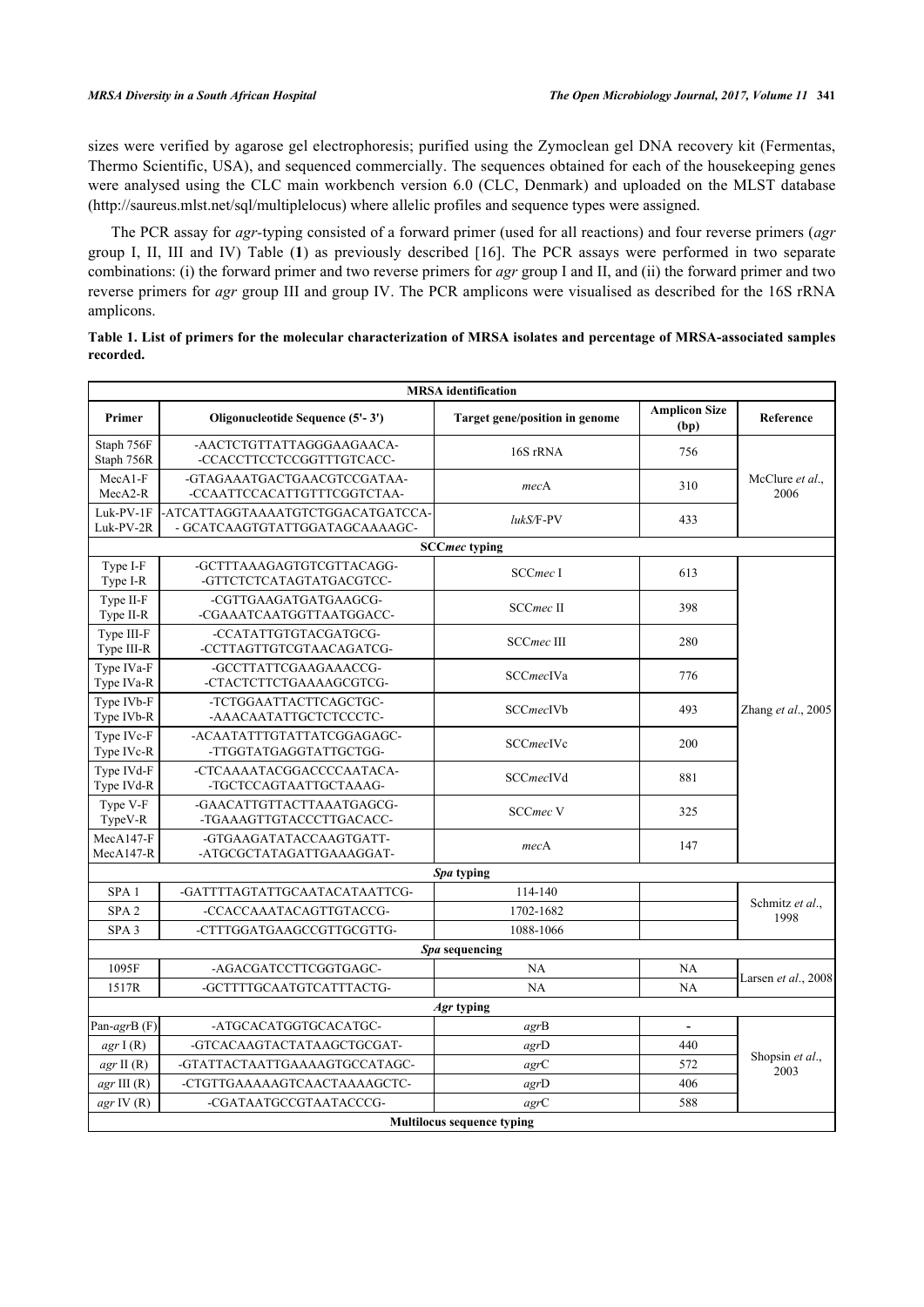|                                  | <b>MRSA</b> identification                             |                                                  |                              |                         |  |  |  |  |  |
|----------------------------------|--------------------------------------------------------|--------------------------------------------------|------------------------------|-------------------------|--|--|--|--|--|
| Primer                           | Oligonucleotide Sequence (5'-3')                       | Target gene/position in genome                   | <b>Amplicon Size</b><br>(bp) | Reference               |  |  |  |  |  |
| $arcC$ -fd<br>$arcC-Rv$          | -TTGATTCACCAGCGCGTATTGTC-<br>-AGGTATCTGCTTCAATCAGCG-   | Carbamate kinase (arcC)                          | 500                          |                         |  |  |  |  |  |
| $arcE$ -fd<br>$arcE-Rv$          | -ATCGGAAATCCTATTTCACATTC-<br>-GGTGTTGTATTAATAACGATATC- | Shikimate dehydrogenase<br>(aroE)                | 500                          |                         |  |  |  |  |  |
| $glpF$ -fd<br>$glpF-Rv$          | -TGGTAAAATCGCATGTCCAATTC-<br>-CTAGGAACTGCAATCTTAATCC-  | Glycerol kinase $\left(g/pF\right)$              | 500                          |                         |  |  |  |  |  |
| $g$ mk-fd<br>$g$ mk-Rv           | -ATCGTTTTATCGGGACCATC-<br>-TCATTAACTACAACGTAATCGTA-    | Guanylate kinase (gmk)                           | 500                          | Enright et al.,<br>2000 |  |  |  |  |  |
| <i>pta</i> -fd<br><i>pta-Rv</i>  | -GTTAAAATCGTATTACCTGAAGG-<br>-GACCCTTTTGTTGAAAAGCTTAA- | Phosphate acetyltransferase<br>(pta)             | 500                          |                         |  |  |  |  |  |
| tpi-fd<br>tpi-Rv                 | -TCGTTCATTCTGAACGTCGTGAA-<br>-TTTGCACCTTCTAACAATTGTAC- | Triosephosphate<br>isomerase $(tpi)$             | 500                          |                         |  |  |  |  |  |
| $yq$ iL-fd<br>$\gamma q i L$ -Rv | -CAGCATACAGGACACCTATTGGC-<br>-CGTTGAGGAATCGATACTGGAAC- | Acetyl coenzyme A acetyltransferase<br>$(yq_iL)$ | 500                          |                         |  |  |  |  |  |
| NA: Not available                |                                                        |                                                  |                              |                         |  |  |  |  |  |

#### *(Table 1) contd.....*

# **2.2. Statistical Analysis**

The prevalence of each variable tested was determined using percentages and the MRSA clonal diversity (pulsotypes and *spa* clustering) was determined as previously described [\[1](#page-10-0)]. A 70% similarity coefficient was used as a cut-off point for cluster definition with a tolerance of 1.1% and band optimisation of 1.41% for *spa*-clustering analysis. The *spa* types were determined [[16\]](#page-11-8) using the Ridom Staph Type software (Ridom GmbH, WA1/4rzburg, Germany). *Z*test independent proportion groups([https://www.mccallum-layton.co.uk/tools/statistic-calculators\)](https://www.mccallum-layton.co.uk/tools/statistic-calculators) was used to determine the level of significant difference of parametric variables.

#### **3. RESULTS**

#### **3.1. General Observations**

Table (**[2](#page-3-0)**) shows the sources and recovery of MRSA isolates investigated in this study. Blood cultures yielded the most isolates [39% (75/193)] followed by pus swabs [23% (44/193)] and central venous pressure (CVP) tips [13% (25/193)]. The contribution of MRSA isolates from other specimen types ranged from 0.5-8%. All the MRSA isolates [100% (193/193)] were positive for the 16S rRNA (756 bp) and *mec*A (310 bp) genes. One [0.5% (1/193)] CA-MRSA isolate was positive for the PVL (433 bp) gene (Fig. **S1A**).

<span id="page-3-0"></span>**Table 2. Frequency of MRSA isolation from clinical specimen and the distribution of the** *agr* **groups, the** *spa* **clusters, SCC***mec* **types and Pulse field gel electrophoresis clusters among the isolates.**

|                     |                                         |                            |                                      |                                            |                                    |                                   | spa typing            |                                |                        |                            |                               |                      |           |                                       |                                    |                                  |
|---------------------|-----------------------------------------|----------------------------|--------------------------------------|--------------------------------------------|------------------------------------|-----------------------------------|-----------------------|--------------------------------|------------------------|----------------------------|-------------------------------|----------------------|-----------|---------------------------------------|------------------------------------|----------------------------------|
| <b>Clusters</b>     | A<br>23.5%<br>(44/187)                  | B<br>22.9%<br>(43/187)     | C<br>3.7%<br>(7/187)                 | D<br>$10.2\%$ (19/187)                     | E<br>13.4%<br>$(25/187)$ $(3/187)$ | F<br>$1.6\%$                      | G<br>$8.6\%$ (16/187) |                                | н<br>2.1%<br>(4/187)   |                            | $1.6\%$ (3/187)               | J<br>3.2%<br>(6/187) | K<br>4.3% | L<br>2.7%<br>$(8/187)$ (5/187)        | <b>Outliers</b><br>2.1%<br>(4/187) | Untypeable<br>$2.6\%$<br>(5/187) |
|                     |                                         |                            |                                      |                                            |                                    |                                   | <i>agr</i> typing     |                                |                        |                            |                               |                      |           |                                       |                                    |                                  |
| <i>agr</i> types    |                                         | agrI<br>84.4%<br>(163/193) |                                      |                                            | agrII<br>4.7%<br>(9/193)           |                                   |                       |                                |                        | agrIII<br>7.3%<br>(14/193) |                               |                      |           |                                       | agrI and III<br>$3.6\%$<br>(7/193) |                                  |
|                     |                                         |                            |                                      |                                            |                                    |                                   | <b>SCCmec typing</b>  |                                |                        |                            |                               |                      |           |                                       |                                    |                                  |
| <b>SCCmec types</b> | SCCmec type<br>$1.1\%$ (1/92)           |                            | SCCmec type II<br>$65.2\%$ $(60/92)$ | SCCmercury<br>$33A \square 7\%$<br>(31/92) |                                    | SCCmectype<br>IVa<br>$4\% (2/50)$ |                       | SCCmectype IVb<br>$2\% (1/50)$ |                        |                            | SCCmectype IVd<br>94% (47/50) |                      |           | SCCmec type II+IVc<br>$4.7\%$ (9/193) |                                    | Not typeable<br>22.3% (43/193)   |
| Classification      |                                         |                            |                                      | HA-MRSA 47.7% (92/193)                     |                                    |                                   |                       |                                | CA-MRSA 25.9% (50/193) |                            |                               |                      |           | Unknown                               |                                    | Unknown                          |
|                     | Pulsed field gel electrophoresis typing |                            |                                      |                                            |                                    |                                   |                       |                                |                        |                            |                               |                      |           |                                       |                                    |                                  |
| <b>Pulsotypes</b>   |                                         | A<br>57.6%<br>(110/191)    | $A1-A6$<br>29.3%<br>(56/191)         | B<br>4%<br>(8/191)                         | C<br>0.5%<br>(1/191)               | D<br>0.5%<br>(1/191)              |                       | E<br>$0.5\%$ (1/191)           | F<br>$0.5\%$ (1/191)   |                            | G<br>0.5%<br>(1/191)          | H<br>0.5%<br>(1/191) |           | 2%<br>(4/191)                         | 5%<br>(9/191)                      | K<br>0.5%<br>(1/191)             |

NB: The table is not meant to show correlations between the typing methods.

Table (**S1**) shows a comprehensive data obtained in this investigation. Assessment of the data for possible associations between the variables evaluated showed that HA-MRSA was significantly (*p*<0.05) more prevalent in adult female [71% (60/84)] than in adult male [31% (32/103)] patients Table. (**S1**). On the contrary, in paediatric patients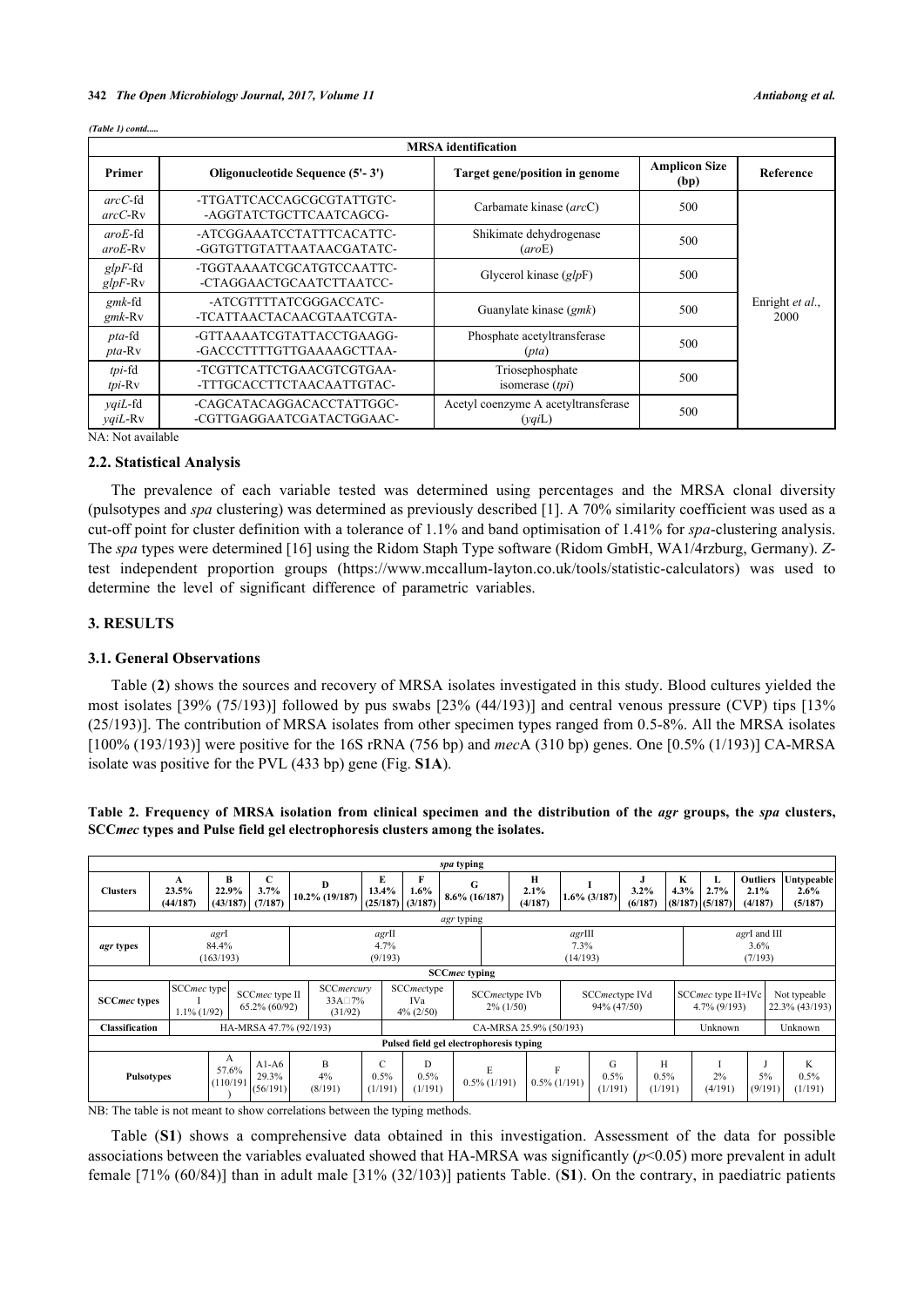(ages 1d to 8y), HA-MRSA was more prevalent in male [72% (23/32)] than in female paediatrics [(26% (16/60)]. Similarly, the CA-MRSA isolates were more prevalent in the adult female [46% (39/84)] than in the adult male patients [28% (29/103)]; however, not statistically significant ( $p$ >0.05). Moreover, there was no significant difference in the number of CA-MRSA isolates [7% (2/29)] in the male paediatric patients compared to that in the female paediatrics [13% (5/39)].

It was also oberved that 2.1% (4/193) of the isolates were found to be of SCC*mec* type II + IV occuring only in the CA-MRSA genotype, -of *agr* III type, -of pulsotype J isolated from blood cultures and in female patients alone (Table **[S1](#page--1-0)**).

#### **3.2. PFGE Analysis**

The PFGE fingerprints of two (1%) of the isolates were un-typeable with the *Sma*I restriction enzyme. The clustering of the remaining 191 typeable MRSA isolates revealed eleven clonal patterns Tables (**S1**, **[2](#page-3-0)**, Fig. **S1B**) and 58% (110/191) of the clinical MRSA isolates showed similar finger-prints and were designated pulsotype-A (which included subtypes A1 to A6). The remaining isolates were designated pulsotypes B to K which differed from pulsotype-A by more than seven bands (Fig. **S1B**, Table **[2](#page-3-0)**).

#### **3.3. SCC***mec* **typing and isolates designation as CA-MRSA or HA-MRSA**

Twenty-two per cent (43/193) of the MRSA isolates were un-typeable by the SCC*mec*-typing method, but were positive for the *mec*A [(internal control) gene (147 bp)]. Five per cent (9/193) of the MRSA isolates showed double bands for SCC*mec* type II (398 bp) and SCC*mec* subtype IVc (200 bp). The remaining 73% (142/193) typeable MRSA isolates were characterised as HA-MRSA [65% (92/142)] and CA-MRSA [35.2% (50/142)] Tables (**[2](#page-3-0)**, **S1**). None of the MRSA isolates were positive for SCC*mec* subtype IVc (200 bp) or SCC*mec* type V (325 bp).

#### **3.4.** *Agr* **Typing**

A total of 193 MRSA isolates were typeable by the *agr-*typing assay. The isolates were grouped into *agr* I to III including a hybrid (*agr* group I and III) Tables (**[2](#page-3-0)**, **S1**). No *agr* group IV isolates were detected.

#### **3.5.** *Spa* **and** *MLST* **Typing**

Out of the 193 PFGE typeable isolates, 3% (6/193) were un-typeable by *spa-*typing and were excluded in the final *spa*-clustering analysis. Twenty distinct *spa*-clusters designated A to T and seven outliers Fig. (**S2**) were recovered. Majority of the isolates belonged to cluster D [25.6% (46/187)] and A [20.9% (39/187)]. Four *spa* types and *spa*sequence types were identified and included those with worldwide distribution while isolates 134 and 165 were untypeable by the *spa-*typing method Table (**[2](#page-3-0)**). The allele number for the *yqi*L gene of isolate 2 was not found on the MLST website as well as the allelic numbers for *arc*C, *aro*E and *pta* gene in isolates 134 and 165 Table (**[3](#page-4-0)**). The Vitek2 system antibiogram data of the *spa-* sequenced/MLST-typed representative MRSA isolates (*n* =10) is presented in Table (**[4](#page-5-0)**).

| <b>Isolate</b> |     |                   |                       |                       |              |                | <b>MLST</b> typing |                                |    |                                                               |
|----------------|-----|-------------------|-----------------------|-----------------------|--------------|----------------|--------------------|--------------------------------|----|---------------------------------------------------------------|
| number         | PVL | <b>SCCmectype</b> | spa<br><b>Cluster</b> | spa sequence<br>types | agr<br>Group | <b>PFGE</b>    | <b>ST</b>          | <b>Allelic</b><br>Profile      | CC | <b>Geographic distribution</b><br>(http://spaserver.ridom.de) |
| 2              | Neg | <b>IVd</b>        | D                     | <b>NA</b>             |              | E              | NA                 | $3 - 3 - 1 - 1 - 4 - 88 - ?$   | ?? | NA                                                            |
| 71             | Pos | V                 | H                     | 891                   |              | A <sub>3</sub> | 22                 | $7-6-1-5-8-8-6$                | 22 | Europe, Indonesia, SA and<br>Canada                           |
| 100            | Neg | <b>IVd</b>        | F                     | 1257                  |              | A6             | 612                | $3 - 3 - 1 - 1 - 4 - 88 - 83$  | 8  | SA and Austraila                                              |
| 131            | Neg | II+SCCmecury      | $\mathsf{A}$          | 037                   | IΙI          | $\overline{A}$ | 239                | $2 - 3 - 1 - 1 - 4 - 4 - 3$    | 8  | Asia, Austraila, SA, South<br>America and Europe              |
| 133            | Neg | Iva               | $\overline{A}$        | 037                   |              | A              | 239                | $2 - 3 - 1 - 1 - 4 - 4 - 3$    | 8  | Asia, Austraila, SA, South<br>America and Europe              |
| 134            | Neg | <b>IVd</b>        | NT                    | NA                    |              | B <sub>2</sub> | NT                 | $? - ? - 1 - 1 - ? - 4 - 83 -$ | NT | NA                                                            |
| 143            | Neg | Iva               | D                     | 1257                  | IΙI          | B              | 612                | $3 - 3 - 1 - 1 - 4 - 88 - 83$  | 8  | SA and Austraila                                              |

<span id="page-4-0"></span>**Table 3. The genetic profile of the ten representative isolates for MLST typing and the Ridom sequence** *spa* **types including their geographic distribution**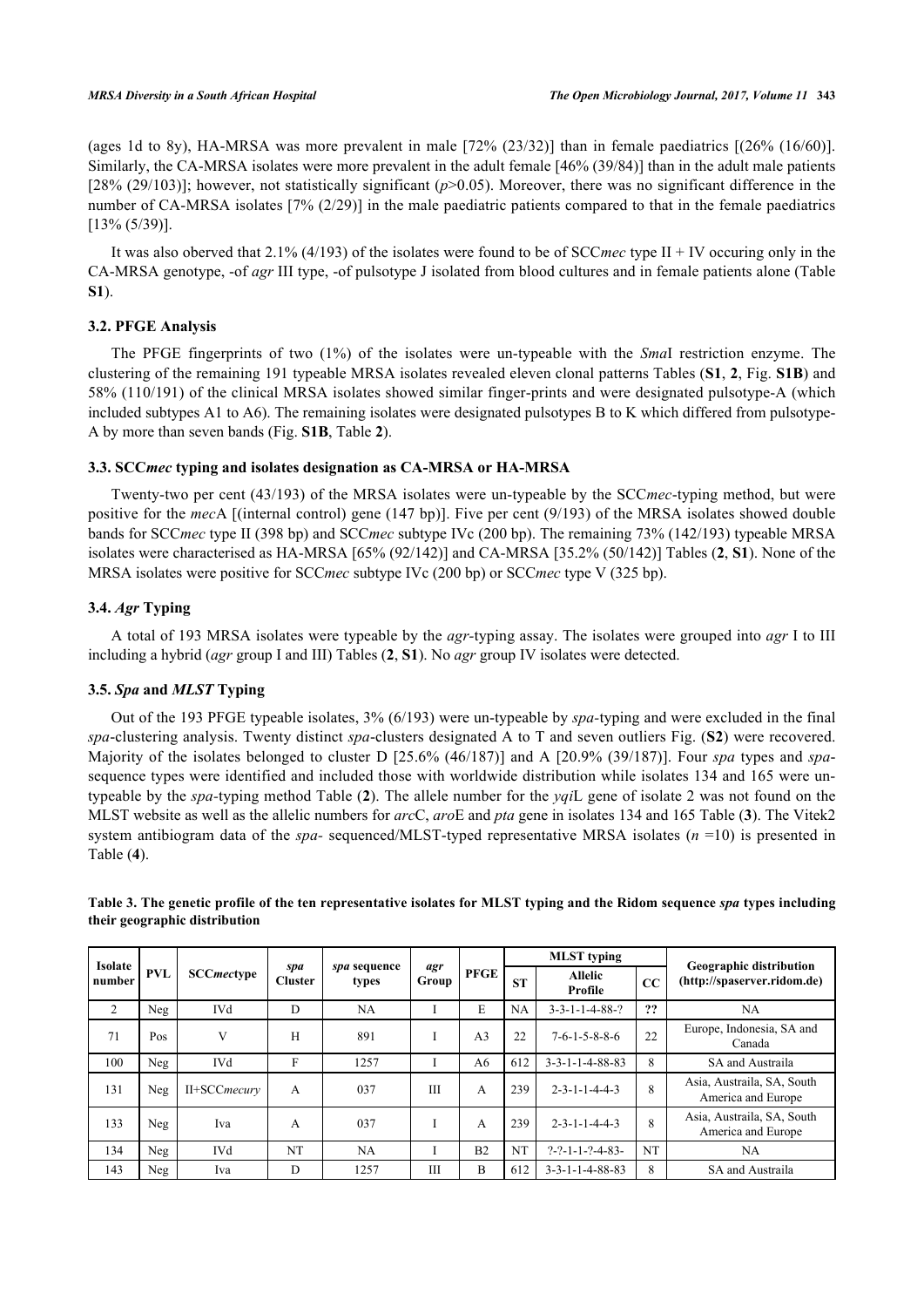|                   |            |                                  |                       |                       |                                                                                                                                                                                                                                         |             |                                                                         | <b>MLST</b> typing                                                                                           |    |                                                                                                                                                               |  |
|-------------------|------------|----------------------------------|-----------------------|-----------------------|-----------------------------------------------------------------------------------------------------------------------------------------------------------------------------------------------------------------------------------------|-------------|-------------------------------------------------------------------------|--------------------------------------------------------------------------------------------------------------|----|---------------------------------------------------------------------------------------------------------------------------------------------------------------|--|
| Isolate<br>number | <b>PVL</b> | <b>SCC</b> mectype               | spa<br><b>Cluster</b> | spa sequence<br>types | agr<br>Group                                                                                                                                                                                                                            | <b>PFGE</b> | <b>ST</b>                                                               | Allelic<br>Profile                                                                                           | CC | <b>Geographic distribution</b><br>(http://spaserver.ridom.de)                                                                                                 |  |
| 165               | Neg        | NT                               | NT                    | NA.                   |                                                                                                                                                                                                                                         |             | NT                                                                      | $? - 3 - 1 - 1 - ? - 4 - 3$                                                                                  | NT | NA.                                                                                                                                                           |  |
| 183               | Neg        |                                  | S                     | 012                   | I, III                                                                                                                                                                                                                                  |             | 36                                                                      | $2 - 2 - 2 - 3 - 3 - 2$                                                                                      | 30 | USA, UK, Austraila, Canada<br>and SA                                                                                                                          |  |
|                   |            |                                  |                       |                       |                                                                                                                                                                                                                                         |             |                                                                         | Ridom sequence spa types, sequence types and geographical distribution of spa types identified in this study |    |                                                                                                                                                               |  |
| <i>Spa</i> types  |            | Ridom sequence of spa types      |                       | Sequence<br>type      |                                                                                                                                                                                                                                         |             |                                                                         |                                                                                                              |    | <b>Geographic distribution</b><br>(http://spaserver.ridom.de)                                                                                                 |  |
| t012              |            | 15-12-16-02-16-02-25-17-24-24    |                       | ST36                  |                                                                                                                                                                                                                                         |             |                                                                         | Spain, Sweden, Switzerland, UK and USA                                                                       |    | Australia, Belgium, Canada, Cyprus, Denmark, Finland, France, Germany, Iceland,<br>Italy, Jordan, Latvia, Lebanon, Netherlands, New York, Norway, Poland, SA, |  |
| t037              |            | 15-12-16-02-25-17-24             |                       | ST <sub>239</sub>     | Australia, Belgium, Bulgaria, Canada, China, Croatia, Denmark, France, Germany,<br>Iceland, Italy, Jordan, Latvia, Lebanon, Malaysia, Netherlands, New York, Norway,<br>Poland, South Africa, Spain, Sweden, Switzerland, Taiwan and UK |             |                                                                         |                                                                                                              |    |                                                                                                                                                               |  |
| t891              |            | 26-23-13-23-31-05-17-25-17-25-28 |                       | <b>ST22</b>           |                                                                                                                                                                                                                                         |             | Denmark, Finland, Germany, Norway, South Africa, Sweden and Switzerland |                                                                                                              |    |                                                                                                                                                               |  |
| t1257             |            | 11-19-34-05-17-34-24-34-22-25    |                       | ST612                 |                                                                                                                                                                                                                                         |             |                                                                         | Denmark, Germany, Norway and South Africa                                                                    |    |                                                                                                                                                               |  |

NT: Not typeable because numbers replaced by question mark (?) could not be found on the MLST database; NA: Not applicable; CC: clonal complexes; ST: Sequence types; PVL: Panton Valentine Leukocidin

# <span id="page-5-0"></span>**Table 4. Vitek2 automated system (bioMérieux, Mary l'Etoile, France) antimicrobial susceptibility testing (AST) for the ten representative isolates for spa sequencing and MLST typing.**

| <b>Number</b>  | <b>ISOLATE</b><br><b>IDENTITY/GENOTYPE</b>    | VITEK2<br><b>AUTOMATED</b><br><b>SYSTEM</b><br><b>(SYSTEM</b><br>(bioMérieux,<br>Mary l'Etoile,<br>France)<br><b>RESULT</b> | <b>RESISTANT (R) ANTIBIOTICS</b><br>$(\mu g/ml)$                                                                                                                                                                                                                                                             | <b>SUSCEPTIBLE (S)</b><br>ANTIBIOTICS (µg/ml)                                                                                                                              | <b>INTERMIDIATE</b><br>$\mathbf{I}$<br><b>ANTIBIOTICS</b><br>$(\mu g/ml)$ |
|----------------|-----------------------------------------------|-----------------------------------------------------------------------------------------------------------------------------|--------------------------------------------------------------------------------------------------------------------------------------------------------------------------------------------------------------------------------------------------------------------------------------------------------------|----------------------------------------------------------------------------------------------------------------------------------------------------------------------------|---------------------------------------------------------------------------|
| $\mathbf{1}$   | 2Spa cluster A-SCCmec I-<br>agr I-PFGE A3     | <b>MRSA</b>                                                                                                                 | Clindamycin ( $\geq$ 8), Erythromycin<br>$(\geq 8)$ , Fusidic Acid ( $\geq 32$ ),<br>Oxacillin $(\geq 4)$ ,<br>Rifampicin ( $\geq$ 32), Teicoplanin ( $\geq$<br>32), Tetracycline (8) and<br>Vancomycin ( $\geq$ 32)                                                                                         | Ciprofloxacin ( $\geq$ 0.5), Gentamicin<br>$(\geq 0.5)$ , Moxifloxacin ( $\geq 0.25$ ),<br>Tigecycline $(0.5)$ and<br>Trimethoprim-Sulfamethoxazole<br>$(\geq 10)$         |                                                                           |
| $\overline{2}$ | 71 Spa cluster D-SCCmec<br>IV-agr I-PFGE A3   | <b>MRSA</b>                                                                                                                 | Clindamycin ( $\geq 8$ ), Erythromycin<br>$(\geq 8)$ , Fusidic Acid ( $\geq 32$ ),<br>Gentamicin ( $\geq$ 16), Rifampicin ( $\geq$<br>32), Teicoplanin ( $\geq$ 32),<br>Tetracycline ( $\geq 16$ ), Trimethoprim-<br>Sulfamethoxazole ( $\geq$ 320),<br>Oxacillin ( $\geq$ 4) and Vancomycin ( $\geq$<br>32) | Ciprofloxacin ( $\geq$ 0.5),<br>Moxifloxacin ( $\geq$ 0.25) and<br>Tigecycline (0.5)                                                                                       |                                                                           |
| 3              | 100 Spa cluster A-SCCmec<br>IVd-agr I-PFGE A3 | <b>MRSA</b>                                                                                                                 | Ciprofloxacin ( $\geq 8$ ), Clindamycin<br>$(\geq 0.25)$ , Erythromycin $(\geq 8)$ ,<br>Gentamicin ( $\geq$ 16), Tetracycline ( $\geq$<br>16), Trimethoprim-<br>Sulfamethoxazole ( $\geq$ 320),<br>Oxacillin ( $\geq$ 4) and Rifampicin ( $\geq$<br>32)                                                      | Fusidic Acid ( $\geq$ 0.5), Linezolid (1),<br>Moxifloxacin (1), Mupirocin ( $\geq$ 2),<br>Teicoplanin ( $\geq$ 0.5), Tigecycline ( $\geq$<br>$0.12$ ) and Vancomycin $(1)$ |                                                                           |
| $\overline{4}$ | 131 SCCmec IVd-agr I-<br>PFGE A               | <b>MRSA</b>                                                                                                                 | Ciprofloxacin ( $\geq$ 8), Clindamycin<br>$(\geq 0.25)$ , Erythromycin ( $\geq 8$ ),<br>Gentamicin ( $\geq 16$ ), Moxifloxacin<br>(2), Oxacillin ( $\geq$ 4), Tetracycline ( $\geq$<br>16) and Trimethoprim-<br>Sulfamethoxazole ( $\geq$ 320)                                                               | Fusidic Acid ( $\geq$ 0.25), Linezolid<br>(2), Rifampicin ( $\geq$ 0.5),<br>Teicoplanin ( $\geq$ 0.5), Tigecycline<br>$(0.25)$ and Vancomycin $(2)$                        |                                                                           |

#### *(Table 3) contd.....*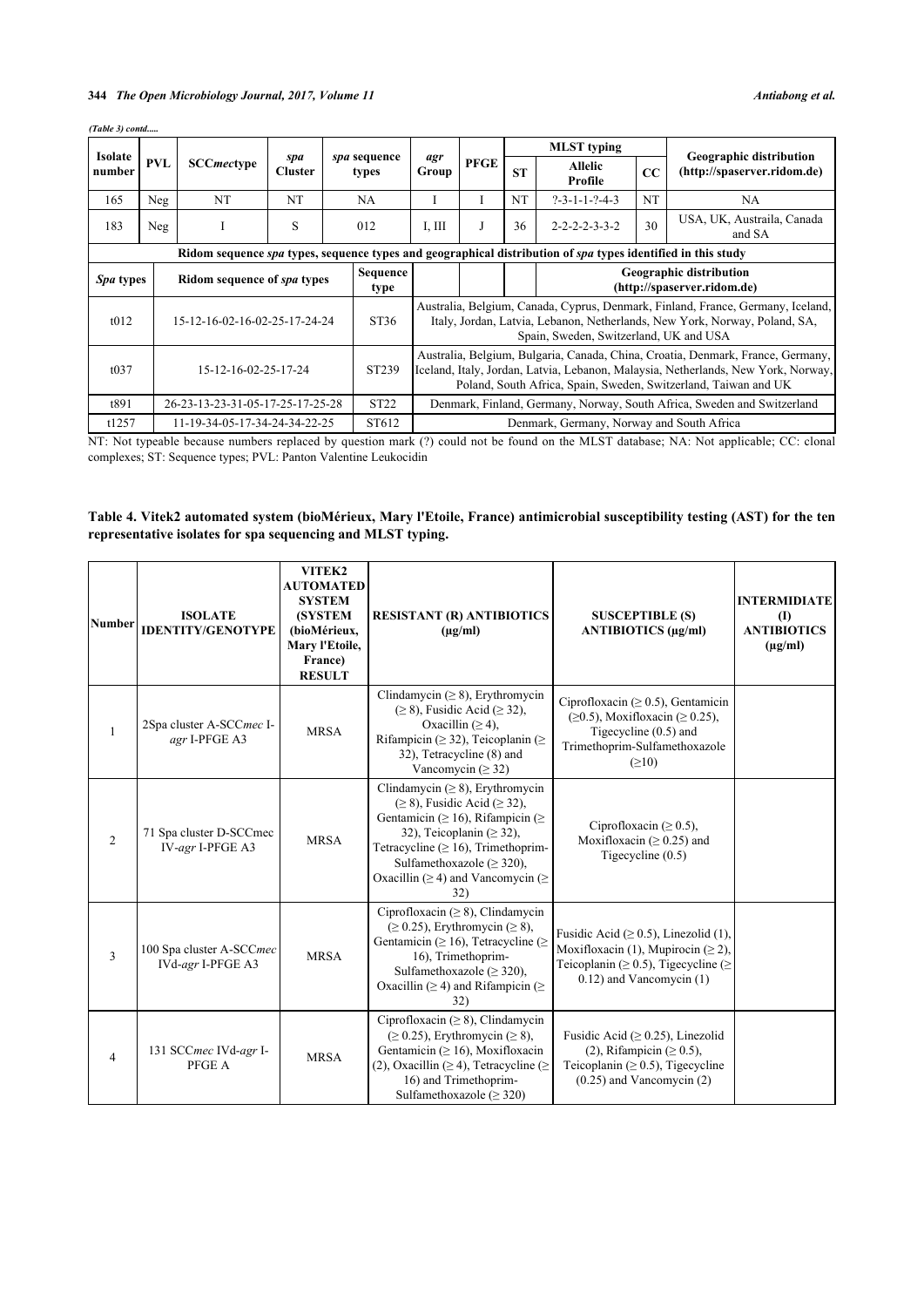*(Table 4) contd.....*

| <b>Number</b> | <b>ISOLATE</b><br><b>IDENTITY/GENOTYPE</b>        | VITEK2<br><b>AUTOMATED</b><br><b>SYSTEM</b><br><b>(SYSTEM)</b><br>(bioMérieux,<br>Mary l'Etoile,<br>France)<br><b>RESULT</b> | <b>RESISTANT (R) ANTIBIOTICS</b><br>$(\mu g/ml)$                                                                                                                                                                                                     | <b>SUSCEPTIBLE (S)</b><br><b>ANTIBIOTICS</b> (µg/ml)                                                                                                                                                                  | <b>INTERMIDIATE</b><br>$\mathbf{I}$<br><b>ANTIBIOTICS</b><br>$(\mu g/ml)$ |
|---------------|---------------------------------------------------|------------------------------------------------------------------------------------------------------------------------------|------------------------------------------------------------------------------------------------------------------------------------------------------------------------------------------------------------------------------------------------------|-----------------------------------------------------------------------------------------------------------------------------------------------------------------------------------------------------------------------|---------------------------------------------------------------------------|
| 5             | 133 SCCmec IVa-agr I-<br>PFGE A                   | <b>MRSA</b>                                                                                                                  | Ciprofloxacin ( $\geq$ 8), Clindamycin<br>$(\geq 0.25)$ , Erythromycin ( $\geq 8$ ),<br>Gentamicin ( $\geq 16$ ), Oxacillin ( $\geq 4$ ),<br>Tetracycline ( $\geq 16$ ) and<br>Trimethoprim-Sulfamethoxazole (≥<br>320)                              | Fusidic Acid ( $\geq$ 0.5), Linezolid (2),<br>Moxifloxacin (1), Rifampicin ( $\geq$<br>0.5), Teicoplanin ( $\geq$ 0.5),<br>Tigecycline $(0.25)$ and<br>Vancomycin ( $\geq$ 0.5)                                       |                                                                           |
| 6             | 134<br>SCCmec IVd-agr I-PFGE<br>B <sub>2</sub>    | <b>MRSA</b>                                                                                                                  | Clindamycin ( $\geq$ 0.25),<br>Erythromycin ( $\geq 8$ ), Gentamicin ( $\geq$<br>16), Oxacillin ( $\geq$ 4), Tetracycline ( $\geq$<br>4) and Trimethoprim-<br>Sulfamethoxazole (80)                                                                  | Ciprofloxacin ( $\geq$ 0.5), Fusidic Acid<br>$(\geq 0.5)$ , Linezolid (1),<br>Moxifloxacin ( $\geq$ 0.25), Mupirocin<br>$(\geq 2)$ , Teicoplanin (2), Tigecycline<br>$(0.25)$ and Vancomycin $(2)$                    |                                                                           |
| $\tau$        | 143<br>Spa cluster A-SCCmec<br>IVa-agr-III-PFGE B | <b>MRSA</b>                                                                                                                  | Ciprofloxacin ( $\geq 8$ ), Clindamycin<br>$(\geq 0.25)$ , Erythromycin ( $\geq 8$ ),<br>Gentamicin ( $\geq$ 16), Oxacillin( $\geq$ 4),<br>Rifampicin ( $\geq$ 32), Tetracycline ( $\geq$<br>16) and Trimethoprim-<br>Sulfamethoxazole ( $\geq$ 320) | Fusidic Acid ( $\geq$ 0.5), Linezolid (2),<br>Moxifloxacin ( $\geq$ 2), Mupirocin ( $\geq$<br>2), Teicoplanin ( $\geq$ 0.5),<br>Tigecycline ( $\geq$ 0.12) and<br>Vancomycin ( $\geq$ 0.5)                            |                                                                           |
| 8             | 165<br>Not typed                                  | <b>MRSA</b>                                                                                                                  | Clindamycin ( $\geq$ 0.25),<br>Erythromycin ( $\geq$ 8), Gentamicin ( $\geq$<br>16), Oxacillin ( $\geq$ 4), Rifampicin ( $\geq$<br>32), Tetracycline (2) and<br>Trimethoprim-Sulfamethoxazole<br>(160)                                               | Linezolid (1), Moxifloxacin<br>(0.5), Teicoplanin (8), Tigecycline<br>$( \ge 0.12)$ and Vancomycin (2)                                                                                                                | Ciprofloxacin $(2)$<br>and Fusidic Acid<br>(4)                            |
| 9             | 183 Spa cluster I-SCCmec<br>II-agr I, III-PFGE J  | <b>MRSA</b>                                                                                                                  | Ciprofloxacin ( $\geq 8$ ), Clindamycin<br>$(\geq 8)$ , Erythromycin $(\geq 8)$ ,<br>Moxifloxacin ( $\geq$ 8) and Oxacillin ( $\geq$<br>8)                                                                                                           | Fusidic Acid ( $\geq$ 0.25), Gentamicin<br>$(\geq 0.5)$ , Linezolid $(\geq 8)$ ,<br>Tetracycline $(\geq 1)$ , Teicoplanin (2),<br>Tigecycline ( $\geq$ 0.5), Rifampicin ( $\geq$<br>0.5) and Vancomycin ( $\geq$ 0.5) |                                                                           |

#### **3.6. Antibiotic Susceptibility Test**

The Vitek2 automated antibiogram (bioMA(c)rieux, Mary l'Etoile, France) of the representative MRSA isolates that were selected from distinct PFGE clusters revealed that the CA-MRSA isolates were resistant to frontline antibiotics including glycopeptides (vancomycin (MIC  $\geq$  32), and teicoplanin (MIC  $\geq$  32),), ciprofloxacin (MIC  $\geq$  8), rifampicin (MIC  $\ge$  32), and fusidic acid (MIC % 32) Table ([4](#page-5-0)).

#### **3.7. Overall Genotypic Distribution and Epidemiology of the Clinical** *S. aureus* **Isolates Within the Study Site**

A number of genetic distribution events were observed among the isolates within the clinical setting of this study Table (**S1**). Summarily, the distribution of MRSA strains among the different clinical conditions was rarely dependent on the genetic backbone or genotype. The genotypes with the highest frequency of occurrence were Spa Cluster B-SCCmec I-agr I [19.2%; (37/193)]; Spa Cluster A-*SCCmercury*-*agr* I [14.5%; (28/193)] and Spa Cluster E-SCC*mercury*-*agr* I [7.8%; (15/193)] (Table**5**).

<span id="page-6-0"></span>

|  |  |  | Table 5. MRSA genotypes with the highest recorded frequency of occurrence. |
|--|--|--|----------------------------------------------------------------------------|
|--|--|--|----------------------------------------------------------------------------|

| *GenoCluster                               | Frequency           |
|--------------------------------------------|---------------------|
| Spa Cluster A-SCCmercury-agr I             | 14.5%; (28/193)     |
| Spa Cluster B-SCCmec I-agr I               | 19.2%; (37/193)     |
| Spa Cluster C-SCCmercury-agr I             | $2.1\%$ ; (4/193)   |
| Spa Cluster D-SCCmec IV-agr I              | $6.7\%$ ; (13/193)  |
| Spa Cluster E-SCCmercury-agr I             | $7.8\%$ ; (15/193)  |
| Spa Cluster F-SCCmec IV-agr I              | $0.5\%$ ; (1/193)   |
| Spa Cluster F-SCCmec II + SCCmercury-agr I | $0.5\%$ ; (1/193)   |
| Spa Cluster F-SCCmercury-agr I             | $0.5\%$ ; (1/193)   |
| Spa Cluster G-SCCmercury-agr I             | $4.2\%$ ; $(8/193)$ |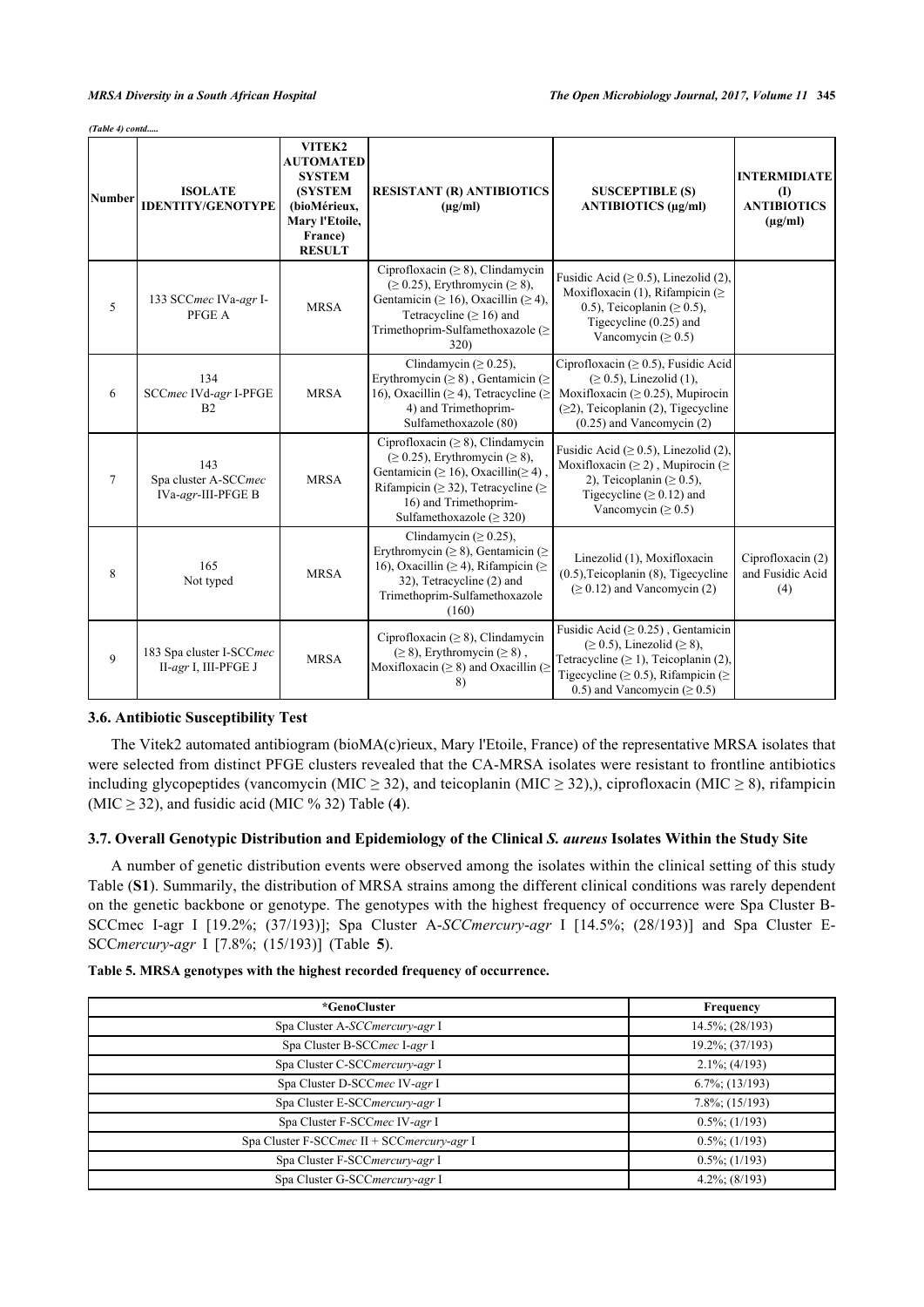#### *(Table 5) contd.....*

| Spa Cluster H-SCCmercury-agr I                | $1\%$ ; (2/193)   |
|-----------------------------------------------|-------------------|
| Spa Cluster H-SCCmec $II + SCCmercury-agr I$  | $1\%$ ; (2/193)   |
| Spa Cluster I-SCCmec II-agr I, III            | $1\%$ ; (2/193)   |
| Spa Cluster J-SCCmec $II$ + SCCmec IV-agr III | $2.1\%$ ; (4/193) |
| Spa Cluster K-SCCmec $II + SCCmercury-agr I$  | $1\%$ ; (2/193)   |
| Spa Cluster L-SCCmercury-agr I                | $1.6\%$ ; (3/193) |

\*Genotype with the highest frequency of occurrence. Details of other genotype can be found in Table (**[S1](#page--1-0)**) NB: The pulsotype (PFGE) classification was not included as no significant diversity was observed within this category

#### **3.8. High level of Variation in the Genetic Background of Clinical** *S. Aureus* **Isolates from one Hospital**

Although 193 (100%) isolates were positive for the *mec*A and *Staphylococcus* genus specific 16S rRNA genes, there were variations in the number of isolates that could be typed using other molecular algorithms including PFGE [99% (191/193)], SCC*mec* [74% (142/193)], *spa* [31% (6/193)], *agr* [100% (193/193)] and MLST of representative isolates from PFGE clustering [100% (9/9)] algorithms. Despite these variations, majority of the isolates clustered into one major pulsotype (58%), as shown by PFGE typing Table (**[2](#page-3-0)**).

#### **4. DISCUSSION**

The findings in this study are presented in three parts. Firstly, the comparison between the observations in the current study and that reported by Makgotlho and colleagues [[1](#page-10-0)] in the same hospital. The second part discuss the observations that are specific to the current study, while the summary and limitations of the findings are presented in the third part.

#### **4.1. Comparison of the Epidemiological Survey of 2007-8 and 2010-11**

An in-depth characterization of clinical MRSA isolates revealed significant flux in the epidemiological genetics and dynamics of these pathogens over time when the current data (spanning year 2010-11) was compared to that in the report of Makgotlho and colleague [[1\]](#page-10-0), (data spanning year 2007-8). Molecular and phenotypic characterisation of the MRSA isolates showed evidence of increased CA-MRSA; consistently low PVL carriage among MRSA isolates; high HA-MRSA prevalence in females, and CA-MRSA clones resistant to frontline antibiotics. The recovery of MRSA isolates from blood, pus and CVP tips suggest the ability of *S. aureus* to remain viable in diverse environment within and outside the host.

Significant changes in the genetic background of *S. aureus* isolates between the 2009 study (1) and the current study included:

#### *i. Decrease in the Number of SCCmec II of the HA-MRSA Genotype*

The SCC*mec*-typing in this investigation showed that 42% (60/142) [excluding the SCC*mec*-untypeable isolates] of the SCC*mec* II were HA-MRSA whereas in the 2007-8 survey [[1\]](#page-10-0), 67% (65/97) of SCC*mec* II were HA-MRSA strains representing a 25% decrease in the SCC*mec*II HA-MRSA genotype. The SCC*mec* II element has been described to include junkyard regions in which resistance determinants for non-Iβ lactams antibiotics are inserted resulting in multidrug resistance phenotypes [[3](#page-10-1)]. The SCC*mec* III genotype is thought to be a composite element consisting of SCC*mec* III and SCC*mercury.* However, 14% of HA-MRSA that were detected in the Makgotlho and colleagues survey [\[1](#page-10-0)] was of SCC*mec* III genotype while in this study no SCC*mec* III was detected.

#### *ii. Emergence of the SCCmercury (Antiseptic Resistance) Genotype*

SCC*mercury* genotype appeared to have emerged [22% (31/142)] in place of SCC*mec* III in this study and were all identified as HA-MRSA. It is not certain if this is in response to the increased use of antiseptic cleaning agents in the hospital. Evidence of genetic mixing whereby 5% (9/193) of the isolates showed double bands 398 bp (SCC*mec* II) and 200 bp (SCC*mec* IVc) were observed suggesting a genetic cross between CA-MRSA and HA-MRSA. Similarly, Shittu and colleagues [[17\]](#page-11-9) reported HA-MRSA and CA-MRSA isolates that shared the same PFGE pulsotypes. There is an ongoing effort in our laboratory to sequence the whole genome of some these isolates for confirmation.

#### *iii. Increased Diversity of the Encoded Spa Gene in the S. Aureus Isolates*

The increase (*p*=0.05) from three *spa-*clusters in the 2009 study [\[1](#page-10-0)] to 20 *spa*-clusters (with fewer number of isolates in most clusters) in the current study Fig. (**S2**) suggests: (i) an increase in the *spa* diversity, (ii) a divergent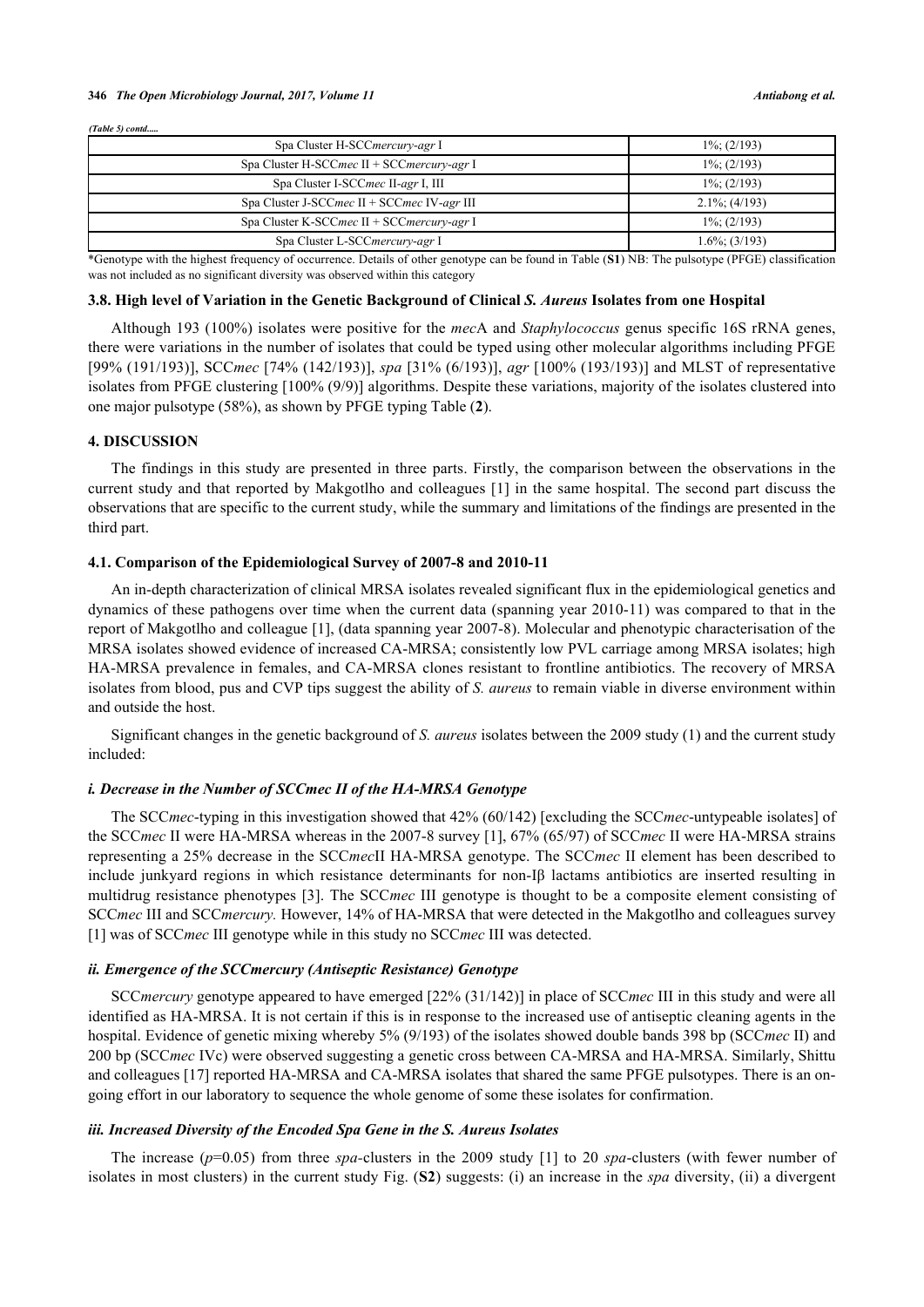evolutionary trend. These changes indicate an increased diversity of the genetic backgrounds of MRSA recovered from patients attending the hospital from 2007-2011.

#### *iv. Increase in The Number of SCCmec Un-Typeable Isolates*

Using the Zhang and colleagues SCC*mec*-typing method [\[10\]](#page-11-2), 73% (142/193) of the MRSA isolates were typeable. However, 22% (43/193) of the MRSA isolates were un-typeable using this method. Five percent (9/193) of the isolates showed double electrophoretic bands of the PCR products. The un-typeable MRSA (22%) was higher than that [8% (8/97)] reported by Makgotlho and colleagues [[1\]](#page-10-0) ( $p < 0.05$ ). This suggests an increase in MRSA diversity over the period of survey in this report.

#### *v. Clinical S. Aureus Isolates with Allelic Number Not Found on the MLST Database*

Isolates with novel allelic numbers were also identified. This included isolate 2 (allelic number for the *yqi*L gene not found in the MLST database) as well as isolates 134 and 165 (allelic numbers for *arc*C, *aro*E and *pta* were also not found) Table (**[3](#page-4-0)**). Moreover, the allelic numbers for the other MLST-housekeeping genes of isolate 2 were similar to that of clone ST612 [[18](#page-11-10)], which are 3-3-1-1-4-88-83 Table (**[3](#page-4-0)**). Interestingly, isolates 100 (SCC*mec* IVd) and 143 (SCC*mec* IVa) were MLST-classified has ST612/CC8 (3-3-3-34-88-83) and shared the same *spa* type (t1257) with isolate 2. Clone ST612-MRSA-IV has been described as an infrequently encountered clone that has only been reported in Australia and South Africa [\[19](#page-11-11), [20](#page-11-12)].

#### *vi. Increased HA-MRSA/CA-MRSA Ratio and Consistently Low PVL Prevalence Within the Period of Three Years*

Healthcare-associated MRSA isolates represented 48% (92/193) of all the isolates, with the majority of isolates classified as SCC*mec* type II [31% (60/193)]. Community-associated MRSA isolates represented 35% (68/193) of all the isolates, of which 33% (64/193) were SCC*mec* subtype IVd. All these data are lower than those reported by Makgotlho and colleagues [\[1](#page-10-0)] using the same method. The 2009 survey [\[1\]](#page-10-0) recovered 81% (79/97) HA-MRSA isolates of which 67% (65/97) were SCC*mec* type II and 14% (14/97) of SCC*mec* type III with the exception of CA-MRSA (SCC*mec* subtype IVd) isolates which were lower [4% (4/97)] than in the current study. Overall, over a period of 5 years in the investigated clinical setting, CA-MRSA isolates increased by 31% while HA-MRSA isolates decreased by 17%. This indicates a reduction in the HA-MRSA/CA-MRSA ratio, from 5:1 in the 2007-8 survey to ratio 2:1 in the current study ( $p = 0.05$ ).

It has been suggested that CA-MRSA has a narrow antibiotic resistance spectrum and a lower cost of treatment in the hospital setting compared to HA-MRSA [[3\]](#page-10-2). However, this does not explain the increased number of CA-MRSA observed in the current study suggesting an alternate mechanism for the observed persistence, such as the acquisition of new antibiotic resistance determinants which broadens the antibiotic resistance spectrum [\[2](#page-10-1)].

Despite the detection of 4% (4/97) PVL in the 2007-8 survey [[1\]](#page-10-0) within in the same healthcare facility, it was interesting to observe a continuous low number of MRSA isolates with a PCR-detectable PVL gene [0.5% (1/193)] in this hospital. This is in contrast with the reported high prevalence of PVL in a Nepalelese hospital (26.1%) and 14.3% in a Chinese hospital [\[21](#page-11-13), [22](#page-11-14)].

#### **4.2. Specific Observations Made in the Current Study**

#### *i. CA-MRSA strains display resistance to frontline antibiotics, habour PVL and of a metabolically fit lineage*

All the MRSA that were resistant to frontline antibiotics were of the CA-MRSA genotype. However, a confirmatory E-test on isolates 2 and 71 indicated that these two isolates were sensitive to teicoplanin (0.75  $\mu$ g/ml) and vancomycin  $(0.1 \mu g/ml)$  and a repeat test not performed. Anecdotal evidence from researchers indicate that E-test and Vitek results for teicoplanin and vancomycin do not always correlate indicating a need to revisit the use of Vitek automated system for these antibiotics.

Interestingly, the PVL positive CA-MRSA in this study was of the ST22/CC22 lineage and further characterised as PFGE A3-SCC*mec*IV-*spa* type t891/ClusterD-*agr*I. Knight and colleagues [\[22](#page-11-14)] showed that the ST22/CC22 lineage is fitter; possesses the ability to acquire antibiotics resistance determinants; replaces other established MRSA clonesas well as being a dominant (CC22 SCC*mec* IV clone) disease-causing MRSA.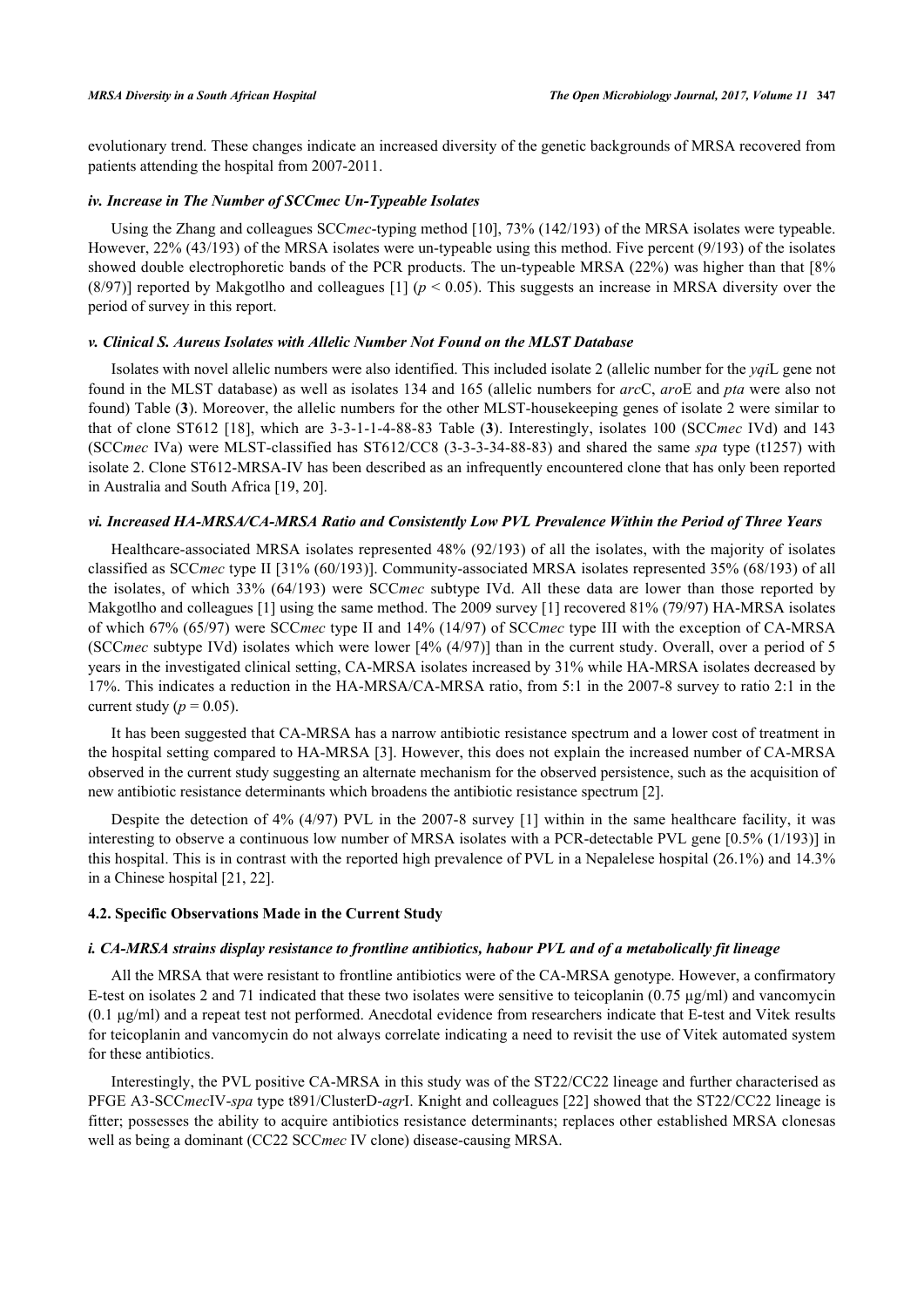#### *ii. Alternate HA-MRSA Gender Predominance in Adult vs 1-8 Year Old Paediatric Patients*

This study revealed potential gender predominance for both genotypes of MRSA. It was found that CA-MRSA and HA-MRSA were more prevalent in adult female than male and *vice versa* in paediatric patients. These findings corroborate with an Ethiopian survey [female (85.2%); male (14.8%)] [[23\]](#page-11-15). It must however be noted that this study did not investigate factors that may have driven the observed gender predominance which could be multi-factorial and beyond the primary focus of this report thereby, warranting an in-depth investigation.

#### *iii. The Presence of Clonal Complexes and Sequence Types Previously Associated with Pandemics, Resistance to Multiple Antibiotics and Successful Epidemiological Spread*

The current data highlighted a number of potential genetic and epidemiologic arsenals of MRSA success in the assessed healthcare setting:

Isolates 131 and 133 were characterized as PFGE A-SCC*mec* (II+SCC*mercury*)-*spa* type t037/ClusterB-*agr* III and PFGE A-SCC*mec* IVa-*spa* type t037/ClusterB-*agr*I respectively and assigned to the ST239/CC8) clone which has been associated with pandemic outbreaks; resistant to multiple antibiotics, and accounts for 90% of all HA-MRSA in Asia and South America [\[4](#page-10-3), [13](#page-11-5)]. Moreover, the pandemic clone t037-ST239-MRSA-III has previously been reported in Cape Town and Pretoria cities; KwaZulu-Natal province of South Africa and Austria [[18,](#page-11-10) [24](#page-11-16), [25](#page-11-17), [29\]](#page-12-0) and ST239-IV reported in Iran [[29\]](#page-12-0) It is worthy of note that the sequence type 239 is thought to have evolved from clone ST8 [[13\]](#page-11-5) and able to withstand background mutations, a trait that ensures its success in coping with different nosocomial ecosystems [\[26](#page-11-18)].

More importantly, the detection of MRSA sequence types corresponding to the three pandemic clonal complexes (spa type t037-ST239/CC8, spa type t1257-ST612/CC8, spa type t891-ST22/CC22 and spa type t012-ST36/CC30) is indicative of a potential risk factor for an outbreak of MRSA infection as these clonal complexes have been reported worldwide [[4](#page-10-3), [19](#page-11-11), [23\]](#page-11-15). In addition, the detection of an epidemic clone [t891-ST22/CC22 (EMRSA-15)] harbouring the PVL gene (which enhances the virulence of this already highly transmissible clone) in the clinical setting is alarming as large nosocomial outbreaks of PVL positive ST22/CC22 have been reported in Germany, Hong Kong and India [[13\]](#page-11-5). Therefore, in this report, the detection of MRSA clones (ST22/CC22 and ST36/CC30) with the reported ability to cause nosocomial transmission and infection [[19\]](#page-11-11) is disturbing. Isolate 183, was identified by MLST typing as ST36/CC30 and genotyped as PFGE J-SCC*mec*II-*spa* type t012/Cluster I-*agr*I and III. The ST36 is also referred to as EMRSA-16 (USA200) a robust clone known to cause infections in Australia, Belgium, and South Africa [[27\]](#page-12-1).

#### *iv. Genotypic Distibution Events Within the Study Site*

The MRSA genetic distribution events described in the result section above Table (**S1**) indicates a high genetic diversity of MRSA strains across several units of the hospital. Moreover, the presence of specific MRSA strains in a hospital unit was rarely dependent on the genetic backbone or genotype Table (**S1**). It will be interesting to investigate whether these observations indicate a Darwinian evolutionary mechanism for biological fitness in terms of virulence and/or increase in antimicrobial resistance spectrum.

#### **4.3. Summary and Study Limitations**

Community-associated MRSA is reported to be more virulent, spread rapidly and able to cause different clinical syndromes [[2\]](#page-10-1). Therefore, whether the observed increase in CA-MRSA/HA-MRSA ratio is suggestive of a gradual replacement of the HA-MRSA genotype in *S. aureus*-associated disease or, a means towards the establishment of a balance in the population of both genotypes in order to ensure persistence in the human host, is yet to be unravelled.

Although only the *spa*-typed MRSA isolates were randomly selected for the MLST typing, three pandemic clonal complexes could be identified among the MRSA isolates. While this is epidemiologically relevant, the authors acknowledge that the derived MLST classification may not necessarily be representative of all other isolates in the same *Spa* cluster. The PFGE was anlaysed using the method described by Tenova and colleagues [\[12](#page-11-4)], while this method was able to differentiate the clinical *S. aureus* isolates based on their genetic content, it did not allow the assessment of the genetic relationship between the genotypes. A limitation in this study is the lack of in-depth clinical data of the patients from which the samples were obtained. This would have allowed for correlation between the molecular and clinical data. In addition, the definition of CA-MRSA and HA-MRSA was based on molecular principles alone [\[28](#page-12-2)] and did not include the clinical criteria. Despite the small sample size, this report forms the basis for similar studies in other African nations.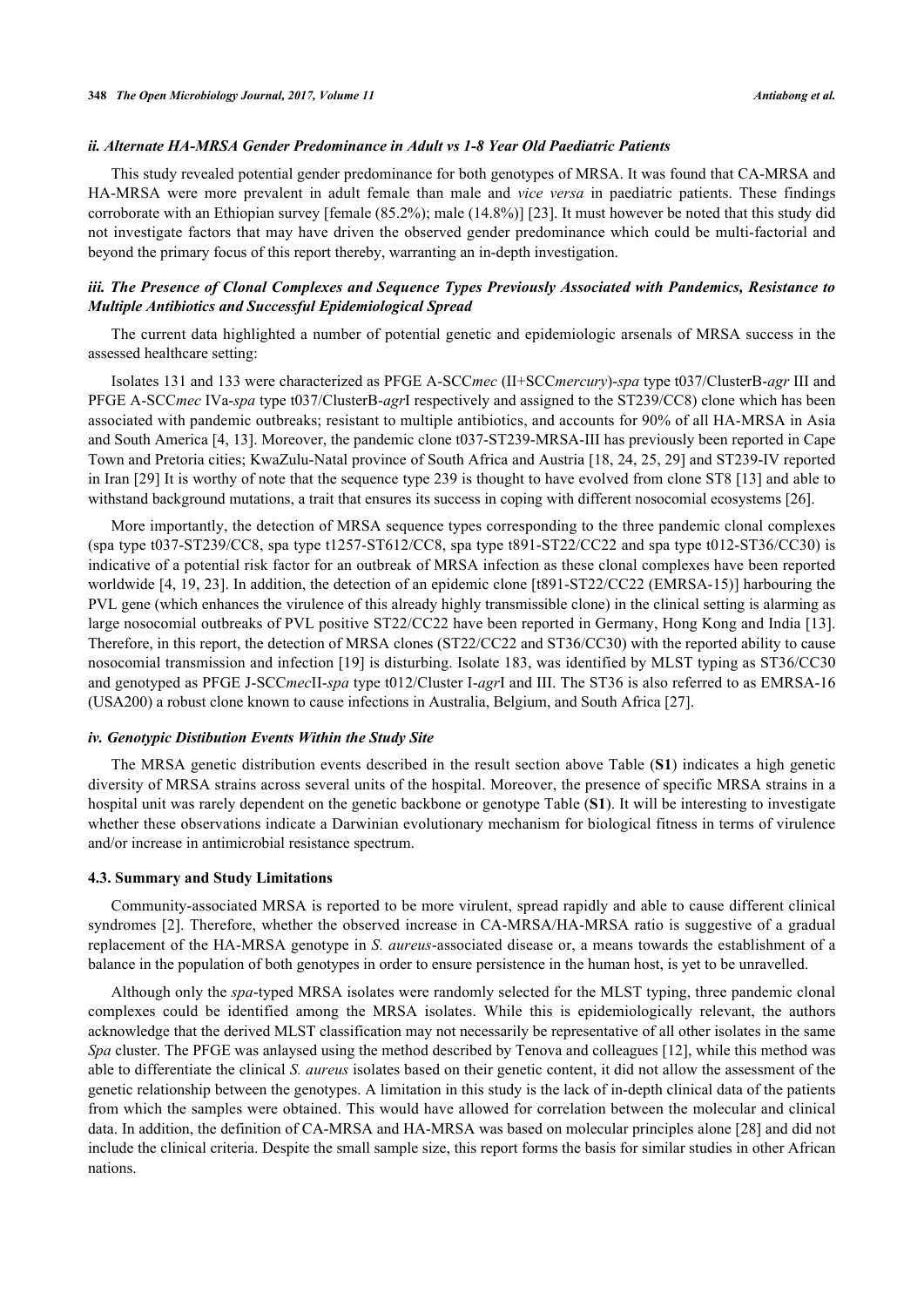### **CONCLUSION**

In conclusion, this study reveals an increase in the CA-MRSA/HA-MRSA ratio (within a 5 year period) despite the continuous dominance of the HA-MRSA genotype. More importantly, the increased diversity in MRSA genetic background was associated with resistance to frontline antibiotics. A similar trend regarding the increase in CA-MRSA genotype and MRSA diversity has been previously reviewed however, with no such data from the African continent [[2\]](#page-10-1). An in-depth phenotypic, genetic and epidemiological correlation as described in this report is a necessary step towards understanding the diversity and epidemio-ecological dynamics of clinical *S. aureus* isolates in African hospitals.

#### **AUTHOR'S CONTRIBUTIONS**

AMS and TGM collected specimens. All contributors analysed, interpreted data, wrote and revised the report.

#### **ETHICS APPROVAL AND CONSENT TO PARTICIPATE**

This study was obtained from the Research Ethics Committee of the Faculty of Health Sciences, University of Pretoria (protocol number S189/2010).

#### **HUMAN AND ANIMAL RIGHTS**

Written consents were obtained from participants, parent or guidance of minors, accordingly the ethics guidelines of the Faculty of Health Science, University of Pretoria.

#### **CONSENT FOR PUBLICATION**

Not applicable.

#### **CONFLICT OF INTEREST**

The authors declare no conflict of interest, financial or otherwise.

#### **ACKNOWLEDGEMENTS**

This work was supported by the Medical Research Council (MRC) and the National Research Foundation (NRF) of South Africa.

#### **SUPPLEMENTARY MATERIAL**

Supplementary material is available on the publishers Web site along with the published article.

#### **REFERENCES**

<span id="page-10-0"></span>[1] Makgotlho PE, Kock MM, Hoosen A, *et al.* Molecular identification and genotyping of MRSA isolates. FEMS Immunol Med Microbiol 2009; 57(2): 104-15.

[\[http://dx.doi.org/10.1111/j.1574-695X.2009.00585.x](http://dx.doi.org/10.1111/j.1574-695X.2009.00585.x)] [PMID: [19712080](http://www.ncbi.nlm.nih.gov/pubmed/19712080)]

- <span id="page-10-1"></span>[2] David MZ, Daum RS. Community-associated methicillin-resistant *Staphylococcus aureus*: Epidemiology and clinical consequences of an emerging epidemic. Clin Microbiol Rev 2010; 23(3): 616-87. [\[http://dx.doi.org/10.1128/CMR.00081-09](http://dx.doi.org/10.1128/CMR.00081-09)] [PMID: [20610826\]](http://www.ncbi.nlm.nih.gov/pubmed/20610826)
- <span id="page-10-2"></span>[3] Iwamoto M, Mu Y, Lynfield R, *et al.* Trends in invasive methicillin-resistant *Staphylococcus aureus* infections. Pediatrics 2013; 132(4): e817-24.

[\[http://dx.doi.org/10.1542/peds.2013-1112](http://dx.doi.org/10.1542/peds.2013-1112)] [PMID: [24062373\]](http://www.ncbi.nlm.nih.gov/pubmed/24062373)

- <span id="page-10-3"></span>[4] Kouyos R, Klein E, Grenfell B. Hospital-community interactions foster coexistence between methicillin-resistant strains of *Staphylococcus aureus.* PLoS Pathogens 2013; 28(2): e1003134.
- <span id="page-10-4"></span>[5] Harris SR, Feil EJ, Holden MT, *et al.* Evolution of MRSA during hospital transmission and intercontinental spread. Science 2010; 327(5964): 469-74.

[\[http://dx.doi.org/10.1126/science.1182395](http://dx.doi.org/10.1126/science.1182395)] [PMID: [20093474\]](http://www.ncbi.nlm.nih.gov/pubmed/20093474)

- <span id="page-10-5"></span>[6] David MZ, Cadilla A, Boyle-Vavra S, Daum RS. Replacement of HA-MRSA by CA-MRSA infections at an academic medical center in the midwestern United States, 2004-5 to 2008. PLoS One 2014; 9(4): e92760. [\[http://dx.doi.org/10.1371/journal.pone.0092760](http://dx.doi.org/10.1371/journal.pone.0092760)] [PMID: [24755631\]](http://www.ncbi.nlm.nih.gov/pubmed/24755631)
- <span id="page-10-6"></span>[7] Gordo I, Gomes MGM, Reis DG, Campos PRA. Campos PRA. Genetic diversity in the SIR model of Pathogen evolution. PLoS ONE 2009; 16(4(3)): e4876..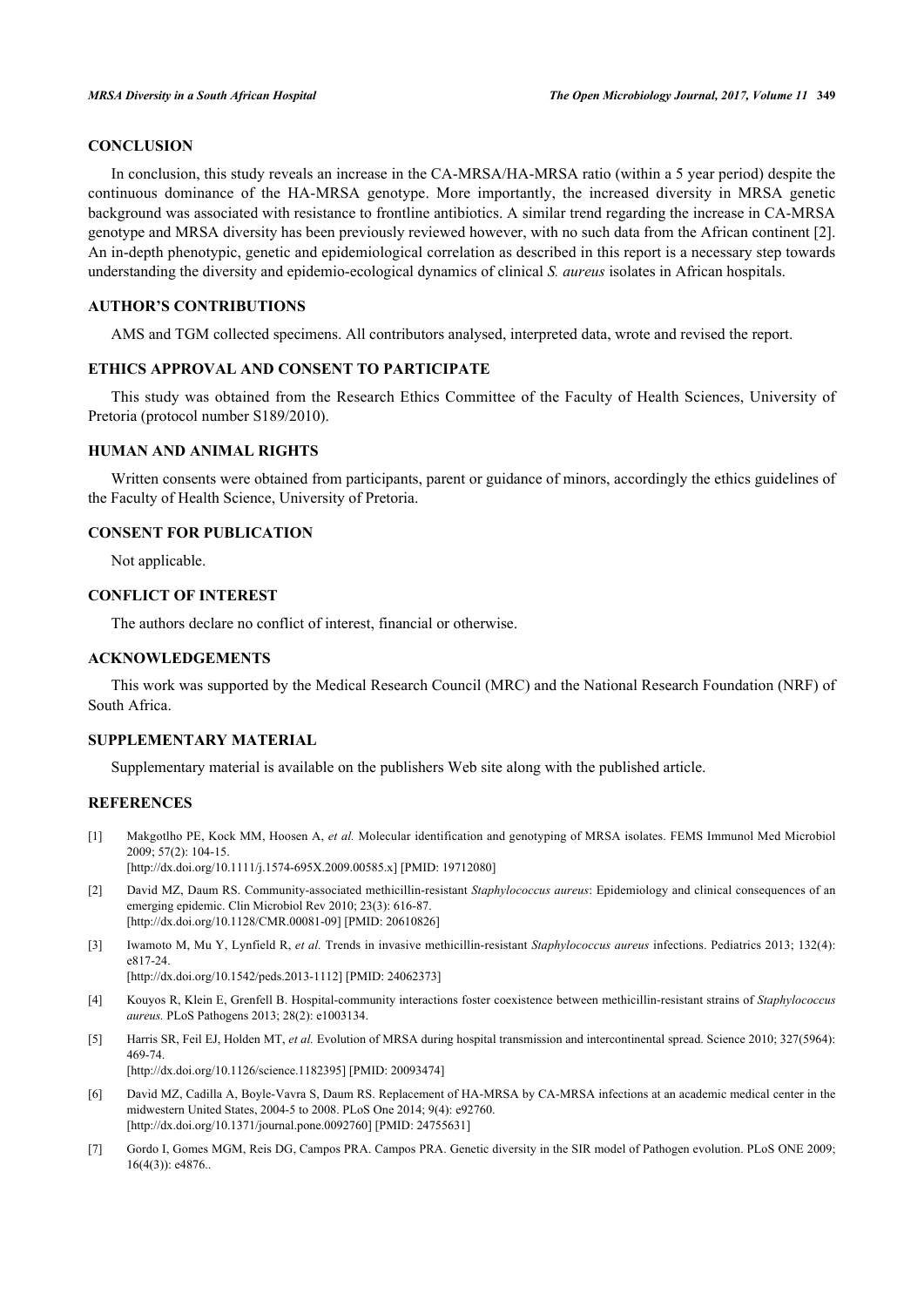- <span id="page-11-0"></span>[8] Graveland H, Wagenaar JA, Bergs K, Heesterbeek H, Heederik D. Persistence of livestock associated MRSA CC398 in humans is dependent on intensity of animal contact. PLoS One 2011; 6(2): e16830. [\[http://dx.doi.org/10.1371/journal.pone.0016830](http://dx.doi.org/10.1371/journal.pone.0016830)] [PMID: [21347386\]](http://www.ncbi.nlm.nih.gov/pubmed/21347386)
- <span id="page-11-1"></span>[9] McClure JA, Conly JM, Lau V, *et al.* Novel multiplex PCR assay for detection of the staphylococcal virulence marker Panton-Valentine leukocidin genes and simultaneous discrimination of methicillin-susceptible from -resistant staphylococci. J Clin Microbiol 2006; 44(3): 1141-4.

[\[http://dx.doi.org/10.1128/JCM.44.3.1141-1144.2006](http://dx.doi.org/10.1128/JCM.44.3.1141-1144.2006)] [PMID: [16517915\]](http://www.ncbi.nlm.nih.gov/pubmed/16517915)

- <span id="page-11-2"></span>[10] Zhang K, McClure JA, Elsayed S, Louie T, Conly JM. Novel multiplex PCR assay for characterization and concomitant subtyping of staphylococcal cassette chromosome mec types I to V in methicillin-resistant *Staphylococcus aureus.* J Clin Microbiol 2005; 43(10): 5026-33. [\[http://dx.doi.org/10.1128/JCM.43.10.5026-5033.2005](http://dx.doi.org/10.1128/JCM.43.10.5026-5033.2005)] [PMID: [16207957\]](http://www.ncbi.nlm.nih.gov/pubmed/16207957)
- <span id="page-11-3"></span>[11] McDougal LK, Steward CD, Killgore GE, Chaitram JM, McAllister SK, Tenover FC. Pulsed-field gel electrophoresis typing of oxacillinresistant *Staphylococcus aureus* isolates from the United States: Establishing a national database. J Clin Microbiol 2003; 41(11): 5113-20. [\[http://dx.doi.org/10.1128/JCM.41.11.5113-5120.2003](http://dx.doi.org/10.1128/JCM.41.11.5113-5120.2003)] [PMID: [14605147\]](http://www.ncbi.nlm.nih.gov/pubmed/14605147)
- <span id="page-11-4"></span>[12] Tenover FC, Arbeit RD, Goering RV, *et al.* Interpreting chromosomal DNA restriction patterns produced by pulsed-field gel electrophoresis: Criteria for bacterial strain typing. J Clin Microbiol 1995; 33(9): 2233-9. [PMID: [7494007\]](http://www.ncbi.nlm.nih.gov/pubmed/7494007)
- <span id="page-11-5"></span>[13] Monecke S, Slickers P, Ellington MJ, Kearns AM, Ehricht R. High diversity of Panton-Valentine leukocidin-positive, methicillin-susceptible isolates of *Staphylococcus aureus* and implications for the evolution of community-associated methicillin-resistant *S. aureus*. Clin Microbiol Infect 2007; 13(12): 1157-64. [\[http://dx.doi.org/10.1111/j.1469-0691.2007.01833.x\]](http://dx.doi.org/10.1111/j.1469-0691.2007.01833.x) [PMID: [17949441](http://www.ncbi.nlm.nih.gov/pubmed/17949441)]
- <span id="page-11-6"></span>[14] Larsen AR, Bocher S, Stegger M, Goering R, Pallesen LV, Skov R. Epidemiology of European community-associated methicillin-resistant *Staphylococcus aureus* clonal complex 80 type IV strains isolated in Denmark from 1993 to 2004. J Clin Microbiol 2008; 46(1): 62-8. [\[http://dx.doi.org/10.1128/JCM.01381-07](http://dx.doi.org/10.1128/JCM.01381-07)] [PMID: [17989197\]](http://www.ncbi.nlm.nih.gov/pubmed/17989197)
- <span id="page-11-7"></span>[15] Enright MC, Day NP, Davies CE, Peacock SJ, Spratt BG. Multilocus sequence typing for characterization of methicillin-resistant and methicillin-susceptible clones of *Staphylococcus aureus.* J Clin Microbiol 2000; 38(3): 1008-15. [PMID: [10698988\]](http://www.ncbi.nlm.nih.gov/pubmed/10698988)
- <span id="page-11-8"></span>[16] Shopsin B, Mathema B, Martinez J, *et al.* Prevalence of methicillin-resistant and methicillin-susceptible *Staphylococcus aureus* in the community. J Infect Dis 2000; 182(1): 359-62. [\[http://dx.doi.org/10.1086/315695\]](http://dx.doi.org/10.1086/315695) [PMID: [10882625](http://www.ncbi.nlm.nih.gov/pubmed/10882625)]
- <span id="page-11-9"></span>[17] Shittu A, Nubel U, Udo E, Lin J, Gaogakwe S. Characterization of meticillin-resistant *Staphylococcus aureus isolates* from hospitals in KwaZulu-Natal province, Republic of South Africa. J Med Microbiol 2009; 58(Pt 9): 1219-26. [\[http://dx.doi.org/10.1099/jmm.0.011452-0](http://dx.doi.org/10.1099/jmm.0.011452-0)] [PMID: [19528149\]](http://www.ncbi.nlm.nih.gov/pubmed/19528149)
- <span id="page-11-10"></span>[18] Rybak MJ, Vidaillac C, Sader HS, *et al.* Evaluation of vancomycin susceptibility testing for methicillin-resistant *Staphylococcus aureus*: Comparison of Etest and three automated testing methods. J Clin Microbiol 2013; 51(7): 2077-81. [\[http://dx.doi.org/10.1128/JCM.00448-13](http://dx.doi.org/10.1128/JCM.00448-13)] [PMID: [23596249\]](http://www.ncbi.nlm.nih.gov/pubmed/23596249)
- <span id="page-11-11"></span>[19] Schmitz FJ, Steiert M, Tichy HV, *et al.* Typing of methicillin-resistant *Staphylococcus aureus* isolates from DA1/4sseldorf by six genotypic methods. J Med Microbiol 1998; 47(4): 341-51. [\[http://dx.doi.org/10.1099/00222615-47-4-341\]](http://dx.doi.org/10.1099/00222615-47-4-341) [PMID: [9569001](http://www.ncbi.nlm.nih.gov/pubmed/9569001)]
- <span id="page-11-12"></span>[20] Harmsen D, Claus H, Witte W, *et al.* Typing of methicillin-resistant *Staphylococcus aureus* in a university hospital setting by using novel software for spa repeat determination and database management. J Clin Microbiol 2003; 41(12): 5442-8. [\[http://dx.doi.org/10.1128/JCM.41.12.5442-5448.2003](http://dx.doi.org/10.1128/JCM.41.12.5442-5448.2003)] [PMID: [14662923\]](http://www.ncbi.nlm.nih.gov/pubmed/14662923)
- <span id="page-11-13"></span>[21] Shrestha B, Singh W, Samuel V, Pokhrel Mani B, Mohan T. High prevalence of Panton-Valentine Leukocidin (PVL) genes in nosocomialacquire*d Staphylococcus aureus* isolated from tertiary care hospitals in Nepal. BioMed Res Int 2014. [\[http://dx.doi.org/10.1155/2014/790350](http://dx.doi.org/10.1155/2014/790350)]
- <span id="page-11-14"></span>[22] Knight GM, Budd EL, Whitney L, *et al.* Shift in dominant hospital-associated methicillin-resistant *Staphylococcus aureus* (HA-MRSA) clones over time. J Antimicrob Chemother 2012; 67(10): 2514-22. [\[http://dx.doi.org/10.1093/jac/dks245](http://dx.doi.org/10.1093/jac/dks245)] [PMID: [22761331](http://www.ncbi.nlm.nih.gov/pubmed/22761331)]
- <span id="page-11-15"></span>[23] Moodley A, Oosthuysen WF, DusA(c) AG, Marais E. Molecular characterization of clinical methicillin-resistant *Staphylococcus aureus* isolates in South Africa. J Clin Microbiol 2010; 48(12): 4608-11. [\[http://dx.doi.org/10.1128/JCM.01704-10](http://dx.doi.org/10.1128/JCM.01704-10)] [PMID: [20881169\]](http://www.ncbi.nlm.nih.gov/pubmed/20881169)
- <span id="page-11-16"></span>[24] D�?(tm)Souza N, Rodrigues C, Mehta A. Molecular characterization of methicillin-resistant *Staphylococcus aureus* with emergence of epidemic clones of sequence type (ST) 22 and ST 772 in Mumbai, India. J Clin Microbiol 2010; 48(5): 1806-11. [\[http://dx.doi.org/10.1128/JCM.01867-09](http://dx.doi.org/10.1128/JCM.01867-09)] [PMID: [20351212\]](http://www.ncbi.nlm.nih.gov/pubmed/20351212)
- <span id="page-11-17"></span>[25] Jansen van Rensburg MJ, Eliya Madikane V, Whitelaw A, Chachage M, Haffejee S, Gay Elisha B. The dominant methicillin-resistant *Staphylococcus aureus* clone from hospitals in Cape Town has an unusual genotype: ST612. Clin Microbiol Infect 2011; 17(5): 785-92. [\[http://dx.doi.org/10.1111/j.1469-0691.2010.03373.x\]](http://dx.doi.org/10.1111/j.1469-0691.2010.03373.x) [PMID: [20854426](http://www.ncbi.nlm.nih.gov/pubmed/20854426)]
- <span id="page-11-18"></span>[26] CA(r)rlan M, Saad M, Coman G, *et al.* International spread of major clones of methicillin resistant *Staphylococcus aureus*: Nosocomial endemicity of multi locus sequence type 239 in Saudi Arabia and Romania. Infect Genet Evol 2005; 5(4): 335-9.